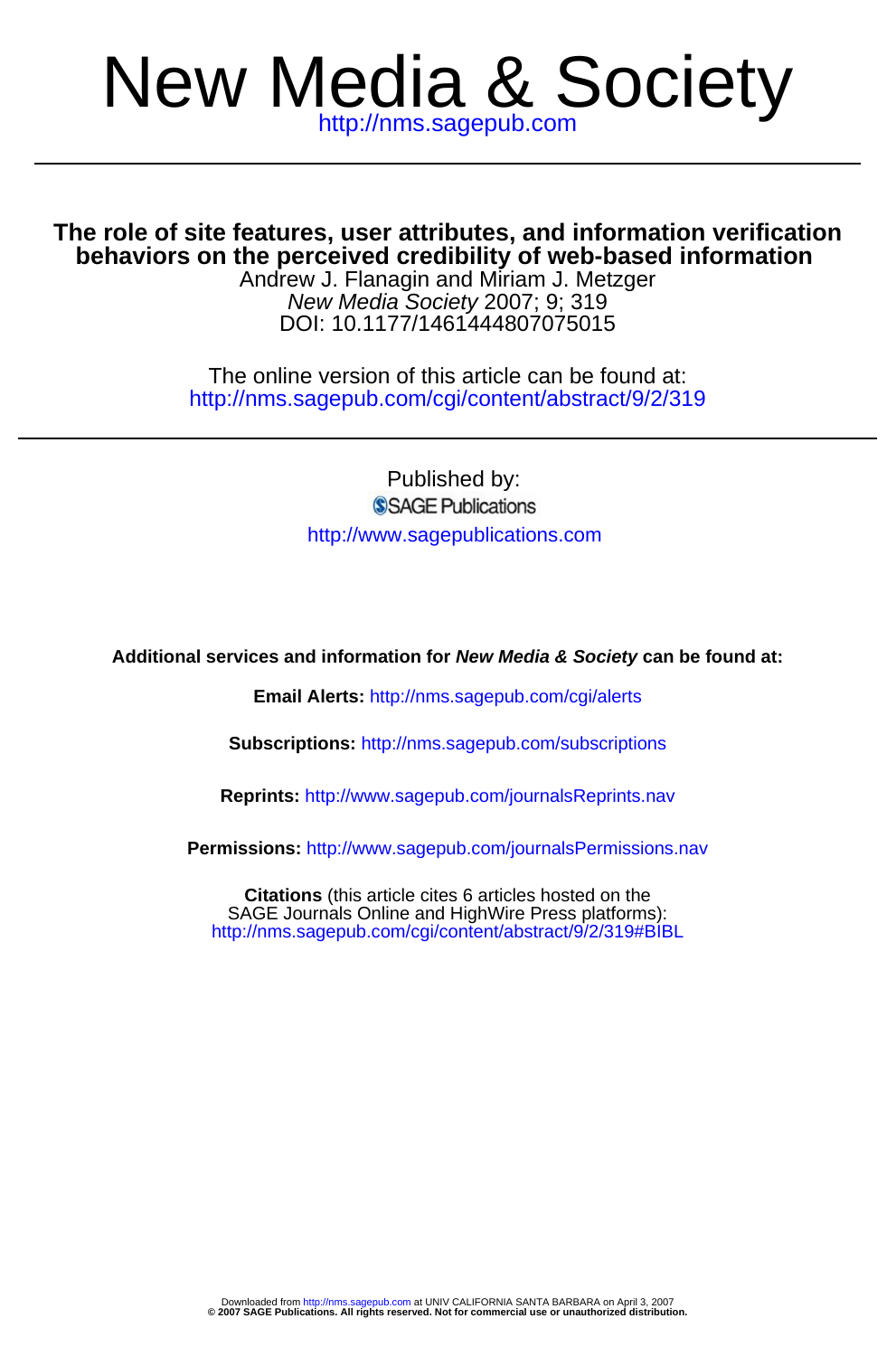

# new media & society

Copyright © 2007 SAGE Publications Los Angeles, London, New Delhi and Singapore Vol9(2):319–342 [DOI: 10.1177/1461444807075015]

**ARTICLE** 

# The role of site features, user attributes, and information verification behaviors on the perceived credibility of web-based information

ANDREW J. FLANAGIN MIRIAM J. METZGER University of California, Santa Barbara, USA

# Abstract

Data from 574 participants were used to assess perceptions of message, site, and sponsor credibility across four genres of websites; to explore the extent and effects of verifying web-based information; and to measure the relative influence of sponsor familiarity and site attributes on perceived credibility.The results show that perceptions of credibility differed, such that news organization websites were rated highest and personal websites lowest, in terms of message, sponsor, and overall site credibility, with e-commerce and special interest sites rated between these, for the most part.The results also indicated that credibility assessments appear to be primarily due to website attributes (e.g. design features, depth of content, site complexity) rather than to familiarity with website sponsors. Finally, there was a negative relationship between self-reported and observed information verification behavior and a positive relationship between self-reported verification and internet/web experience. The findings are used to inform the theoretical development of perceived web credibility.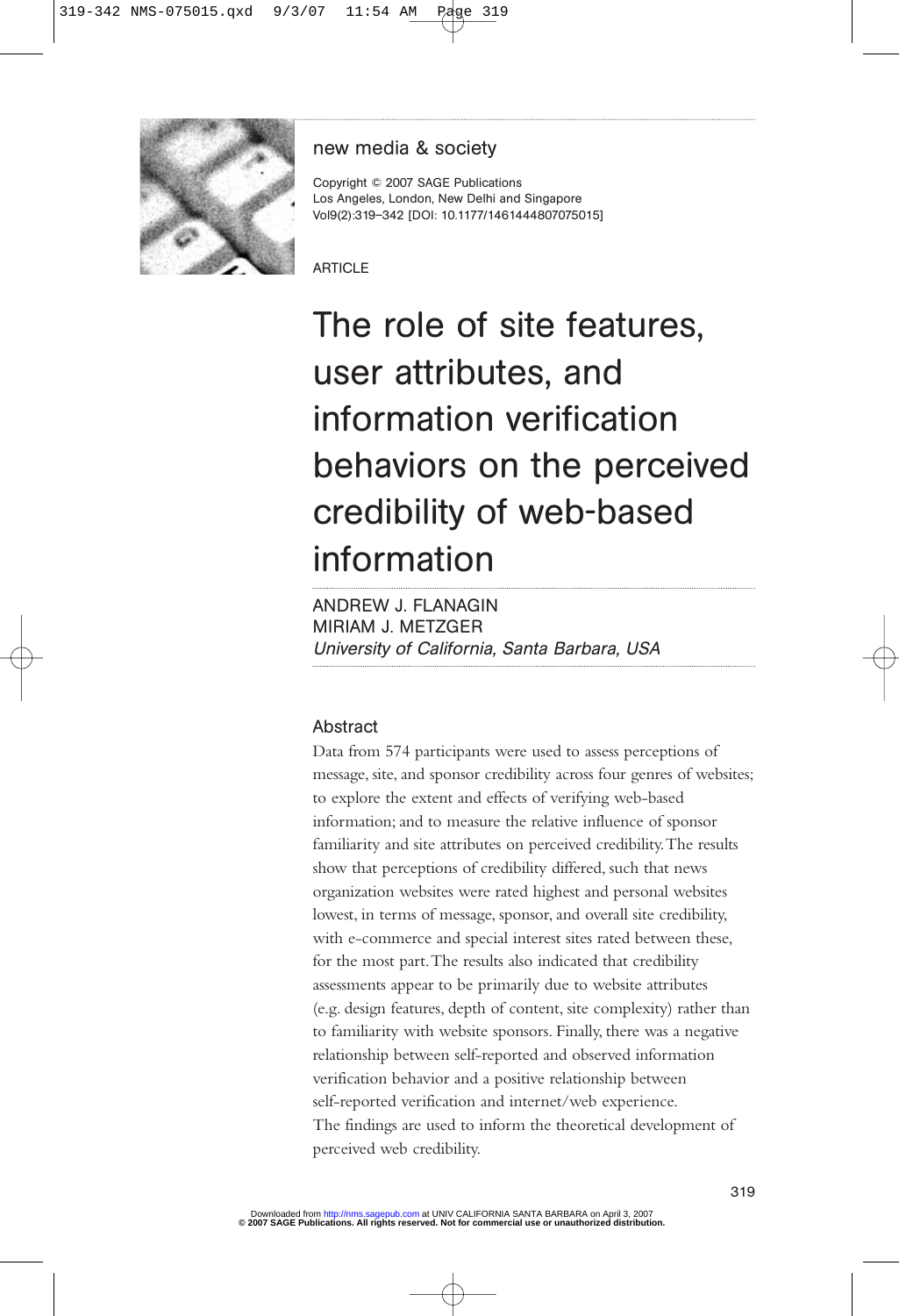#### Key words

credibility • information verification • internet • media • new technologies • web

Compared to more traditional sources, the credibility of web-based information may be less reliable due to the structural and editorial features of the web environment.Web-based information suffers from a relative lack of professional gatekeepers to monitor content, faces a convergence of information genres, such as the blending of advertising and information, lacks established reputations for many information sites, and is particularly prone to alteration, which may be difficult to detect (Alexander and Tate, 1999; Flanagin and Metzger, 2000; Johnson and Kaye, 1998). Such factors have placed the burden of information assessment squarely on the shoulders of the media consumer and have prompted a renewed scholarly interest in the credibility of sources, their messages, and the media that carry them (e.g. Flanagin and Metzger, 2000; Johnson and Kaye, 1998, 2000; Kim et al., 2001; Kiousis, 2001; Metzger et al., 2003; Schweiger, 2000; Sundar, 1998, 1999; Sundar and Nass, 2001).

To date, research has examined several issues with regard to credibility, including site design features (Fogg et al., 2001a, 2001b; Johnson and Kaye, 1998; Palmer et al., 2000; Shon et al., 2000), cross-media comparisons (Flanagin and Metzger, 2000; Kiousis, 2001; Sundar, 1999), source attributions (Sundar and Nass, 2000, 2001), and the role of users' reliance on web-based information (Johnson and Kaye, 2000, 2002). However, thus far news and political websites have been emphasized over other site genres and information types. Nonetheless, the diversity of information on the web suggests that researchers should begin to examine a greater variety of websites and information types, particularly because credibility perceptions have been shown to vary depending upon users' motivations and orientations toward specific media and media content (Greenberg and Roloff, 1974; Mulder, 1980; Reagan and Zenalty, 1979). In addition, further exploration of site attributes is warranted both theoretically and empirically (Burgoon et al., 2000; Eastin, 2001; Eysenbach and Kohler, 2002; Metzger et al., 2003; Schweiger, 2000) and the central role of user attributes and behaviors (e.g. verification of web information) is imperative to consider. Overall, although past research provides insight into the core elements of web credibility, there remain important areas where research is warranted and timely.

#### WEBSITE GENRE AND PERCEIVED CREDIBILITY

Websites can be conceptualized as information repositories that represent organizational or individual sources, while also reflecting the characteristics of those sources through design features of the sites themselves. Past research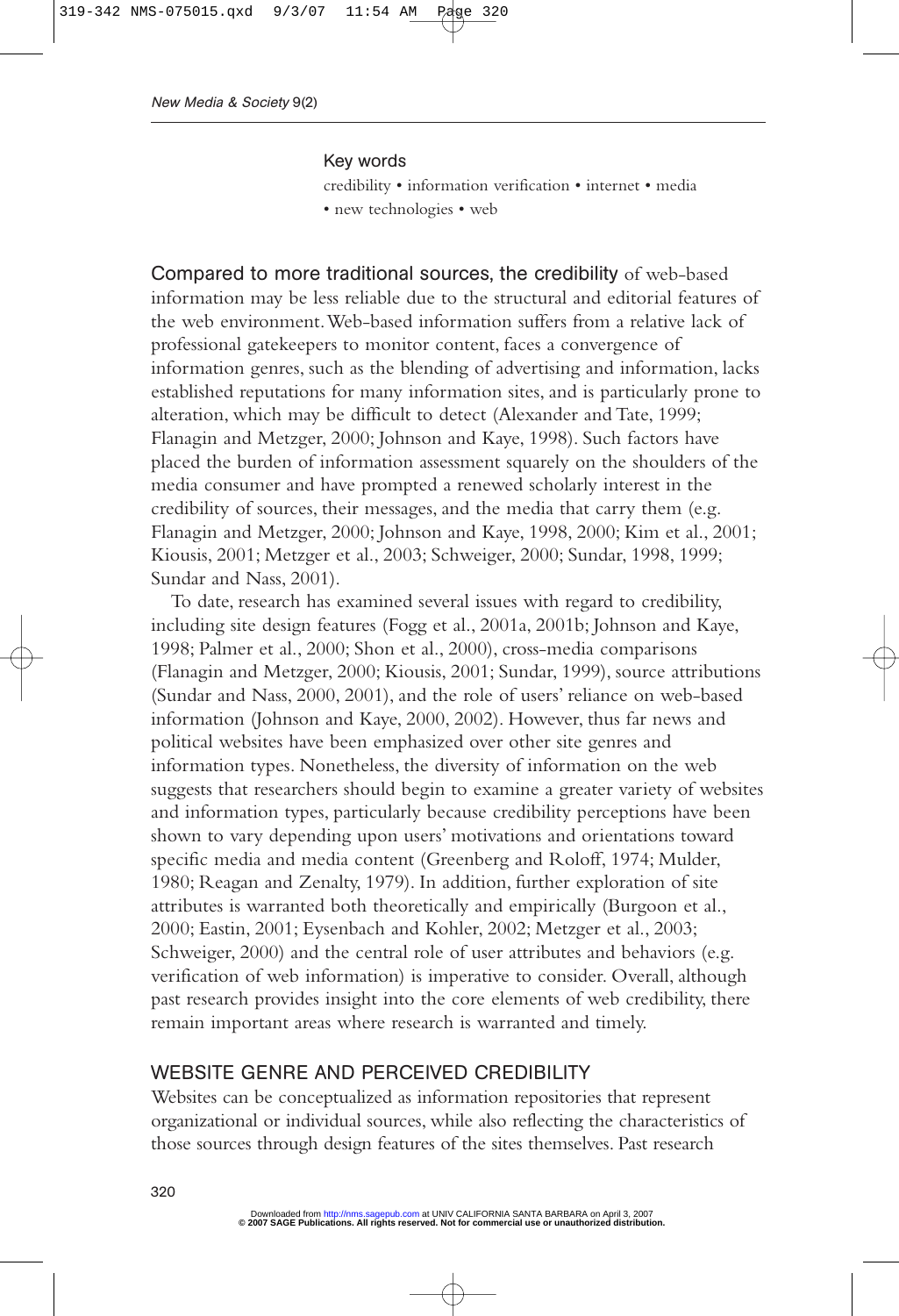suggests two primary dimensions of source credibility, trustworthiness and expertise, as well as several secondary dimensions such as dynamism, composure, and sociability (Berlo et al., 1969; Gass and Seiter, 1999; Hovland et al., 1953; McCroskey, 1966; Perloff, 1993;Whitehead, 1968). Scholars have recognized recently that assessments of the credibility of web-based information can capitalize on past research findings on the credibility of information sources in other contexts by considering how these findings translate to the web environment (Metzger et al., 2003). For example, website expertise may be reflected in site informativeness, the display of the appropriate credentials, or the site sponsor's reputation; trustworthiness may be communicated through explicit policy statements or a lack of commercial content; and attractiveness or dynamism may be communicated through various dimensions of the website's appearance (e.g. layout, graphics, font, color).

Thus, in many respects, websites may be considered to be analogous to individuals or organizations as information sources whose characteristics engender greater or lesser credibility.As with most research in this area, credibility is defined here as a perceptual variable rather than as an objective measure of the quality of some information or source of information. In other words, credibility is not a property of the information or source, but is a property that is judged by the receiver of the information (Fogg et al., 2001b; Freeman and Spyridakis, 2004; Gunther, 1992; Sundar, 1998). Importantly, however, credibility judgements may be influenced by objective properties of the information or its source.

Perceptions of credibility may differ depending upon the type of source being evaluated and the context in which the evaluation occurs (Cronkhite and Liska, 1976; Delia, 1976; Gass and Seiter, 1999; Gunther, 1988, 1992; Stamm and Dube, 1994). Flanagin and Metzger (2000) found that both news and reference information obtained on the web were rated as more credible than entertainment or commercial information.Accordingly, different genres of website may contribute to variation in individuals' credibility perceptions, due to perceived communicator biases which can affect pre-message expectancies (Eagly et al., 1981).This study considers four distinct genres of sites in order to assess perceptions of credibility.

Specifically, information originating from a news organization is likely to be considered to be relatively credible, in view of the common interpretation that such organizations typically apply some editorial rigor and fact-checking procedures to the information that they provide. Indeed, Flanagin and Metzger (2000) found that news and reference information were assessed as more credible than other types of online information, as mentioned earlier. Information contributed by the website of a special interest group might be considered to be somewhat biased and therefore less credible, in view of the political and persuasive motivations that tend to underlie such groups. Similarly, information found on an electronic commerce (e-commerce) site is likely to represent the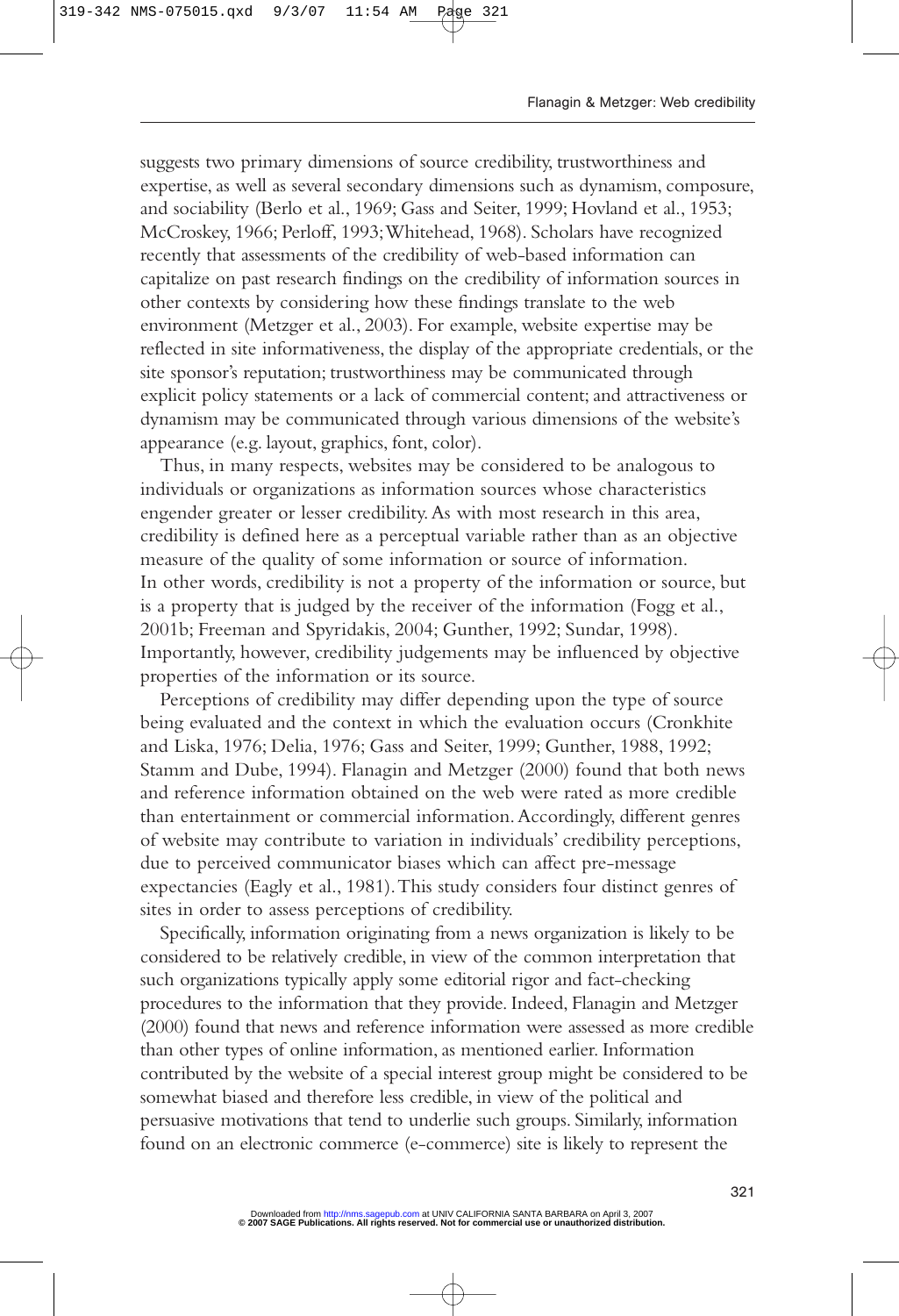particular commercial interests of the site's sponsor and thus be assessed as less credible than other site genres. Past research indeed shows commercial information to be perceived as having very low credibility (Flanagin and Metzger, 2000), consistent with studies demonstrating that people tend to discount information from sources with obvious persuasive intent (see O'Keefe, 2002). Finally, web-based information contributed by an individual on personal websites might be considered to be specific, narrow, and less representative of others' views, resulting in extremely low credibility assessments.

It is crucial in assessing credibility in the web environment to recognize that the very concept of a source is complex, because the source of an online message may be attributed to the author of the material on a particular website, aspects of the message, the sponsor of the site, or even the medium itself (Eastin, 2001; Kiousis, 2001; Metzger et al., 2003; Sundar, 1998; Sundar and Nass, 2000, 2001). Source attribution research recognizes that the source of web-based information is what or who the receiver believes it to be, and that these source attributions are important in evaluating online information (Newhagen and Nass, 1989; Sundar and Nass, 2000, 2001). For example, Sundar and Nass (2001) found that different source attribution 'levels' (e.g. medium vs. site author) affect receivers' reactions to online news stories.

This suggests that it is necessary to differentiate between various online sources and source 'levels' or types, because information receivers find them to be distinct, and because credibility assessments may vary depending upon which source attributes are salient at the time of evaluation. For this reason, perceptions of three types of credibility were measured in the present study: message, site, and sponsor credibility. *Message credibility* depends on aspects of the message itself, for example, information quality, accuracy, currency, and language intensity have been shown to have an impact on perceptions of the competence and/or trustworthiness of messages in the online environment (Metzger et al., 2003). *Site credibility* may vary by site features that engender greater or lesser credibility, such as the visuals or amount of information used on the site and the degree of interactivity offered to site visitors. Perceptions of *sponsor credibility* rely on evaluations of the website's sponsor, which may rest on reputation or personal experience with the sponsor. Measuring these three types of credibility provides a relatively inclusive assessment of a user's frame of reference, more accurately captures the relevant notions of credibility in the web environment, and allows for a more precise test of online credibility perceptions than has been available in past research.Taking this into account and based on the rationale presented earlier, the following hypothesis is proposed, which recognizes the complexity of credibility on the web:

> $H1_{a-c}$ : Individuals will perceive (a) message; (b) site; and (c) sponsor credibility to vary by website genre, such that news organization sites will be perceived as most credible, followed by special interest sites, then electronic commerce sites, and finally personal sites.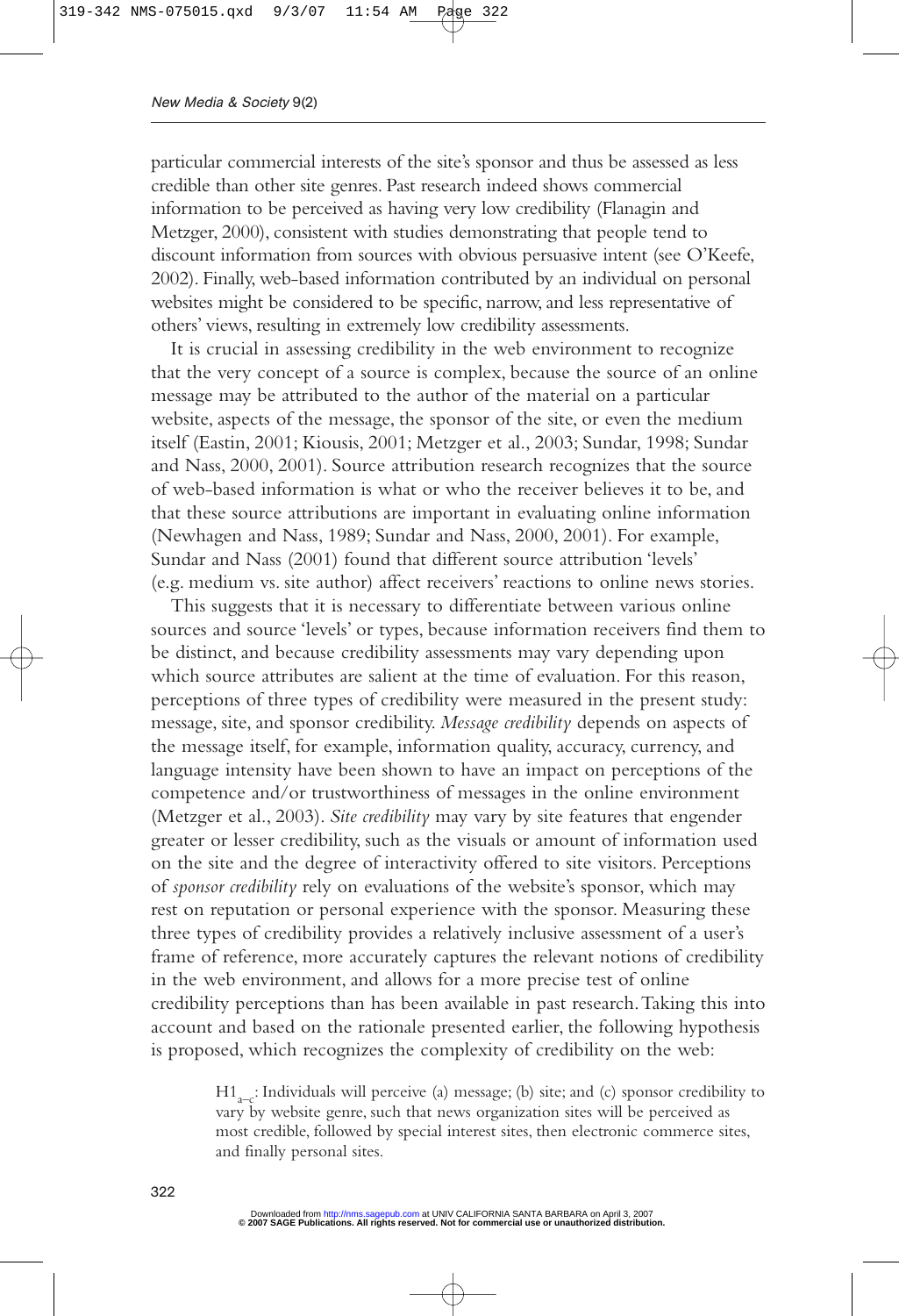Another important issue is that site genre and site attributes may be linked and therefore difficult for users to distinguish. For example, certain genres of websites may include, typically, site attributes that other site genres usually do not. News organization sites, for example, may have a more sophisticated site layout, feature interactive capabilities that most personal websites do not, or have greater depth of content, and these attributes could potentially contribute to perceived credibility.Although some studies have begun to assess the importance of site design features on perceived credibility (e.g.Alexander and Tate, 1999; Culnan and Armstrong, 1999; Fogg et al., 2001a, 2001b; Palmer et al., 2000; Schenkman and Jönsson, 2000; Shon et al., 2000), no studies to date have examined the relative influence of site sponsors and site attributes explicitly.As a first step toward this end, Research Question 1 is proposed:

> RQ1:What is the relative importance of aspects of the source (i.e. familiarity with website sponsors) and website attributes in people's credibility assessments?

# USER ATTRIBUTES, BEHAVIORS, AND PERCEIVED CREDIBILITY

Scholars have long noted that perceptions of credibility can be highly situational and may depend on the receiver's relationship to the medium, the source of the message, and the message itself (Chaffee, 1982; Cronkhite and Liska, 1976; Gunther, 1992). Rosenthal (1971) originally drew attention to the importance of audience factors in credibility assessment by noting that verifiability of message content is crucial to consider.According to him, ambiguous information and information that could not be validated would be perceived as less credible.

These factors warrant attention when assessing the credibility of web-based information as well. Indeed, Flanagin and Metzger (2000) found that participants reported that they verified the information that they obtained via the web only rarely to occasionally, but that verification behaviors were related positively to perceived information credibility. Recent qualitative studies also find that having external links to further information is an important criterion for assessing the credibility of information on a given website (Eysenbach and Kohler, 2002; Freeman and Spyridakis, 2004). One shortcoming of past research, however, is that it has relied on self-reported verification behavior, which may be prone to social desirability biases. Verification behaviors might be evaluated more appropriately in realistic environments wherein users are allowed to behave in ways they normally do when online.To address these issues, the current study examines 'observed' verification behavior in a naturalistic environment through Hypothesis 2:

> H2a–c: Observed verification behaviors (when resulting in confirmatory information) will increase perceptions of: (a) message; (b) site; and (c) sponsor credibility.

As previously mentioned, researchers have called the reliability of self-report data into question, particularly when high social desirability may be present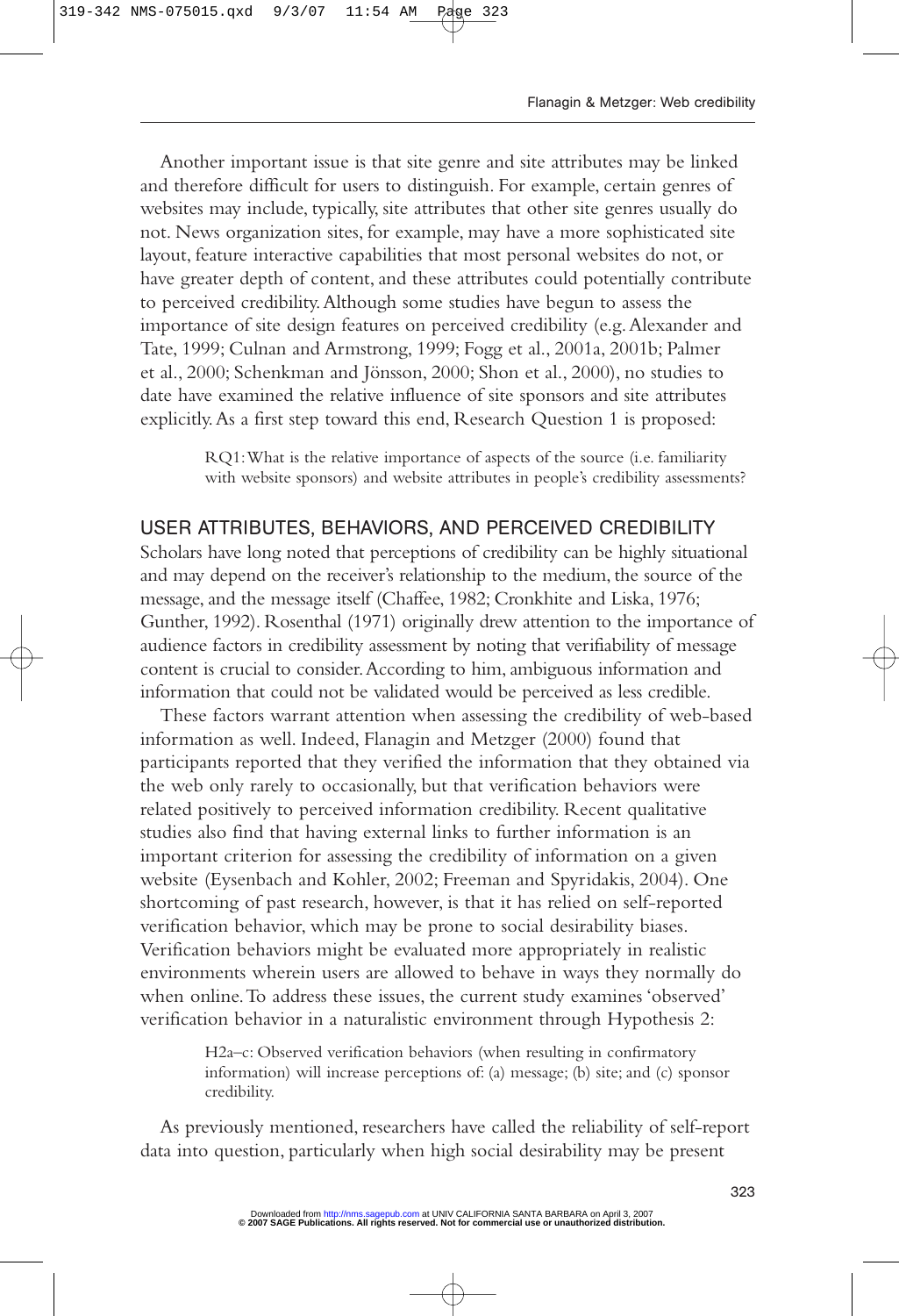(e.g. Babbie, 1986). Moreover, in the web environment the potential discrepancy between self-report and observed verification behaviors may be especially large in view of the range of verification strategies available to users. Indeed, the most common self-reported web information verification behaviors are those that require the least user effort, suggesting that more labor-intensive practices in fact might be undertaken quite rarely and perhaps overestimated when self-reported (Flanagin and Metzger, 2000).Thus, the following research question is posed to assess the relation between self-report and observed information verification on the web:

> RQ2:What is the relation between self-reported and observed information verification behaviors?

Scholars have recently investigated reliance on the web and experience with it as potential influences on credibility perceptions. On balance, studies have found a positive association between web use and the credibility ratings of online news and political information (Johnson and Kaye, 2000; Kiousis, 2001; Pew Research Center for the People and the Press, 1999). Moreover, internet experience has been shown to be related positively to assessments of the credibility of other kinds of web-based information and to verification behaviors as well (Flanagin and Metzger, 2000; Ha, 2001; but see Freeman and Spyridakis, 2004). Flanagin and Metzger (2000) suggest that more experienced or savvy web users view the medium as more credible but, recognizing its limitations, also tend to verify information obtained on the web more stringently. Indeed, users with greater experience with a medium tend to apply a higher level of scrutiny to the information they obtain from that medium (see Culbertson and Somerick, 1977; Sundar, 1998) and this scrutiny may take the form of verifying information obtained from the web. For example, identifying the author or organization who posted the information to the web, evaluating the author's goals and qualifications, or checking to see when the information was last updated are commonly recommended strategies for evaluating the quality of web-based information (Alexander and Tate, 1999; Brandt, 1996; Gilster, 1997; Harris, 1996; Jones, 1998). Based on these findings on credibility and verification, Hypothesis 3 states that:

> H3a–e: Internet/web experience will increase perceptions of: (a) message; (b) site; and (c) sponsor credibility; and (d) self-reported verification of website content; and (e) observed information verification behaviors.

#### METHOD Design

This study used a  $4\times2$  experimental design that varied the genre of website (news organization, e-commerce, special interest, or personal sites) with verity of the site (a fictional or real site) to test the hypotheses and research questions. The dependent variables were the three types of credibility perceptions.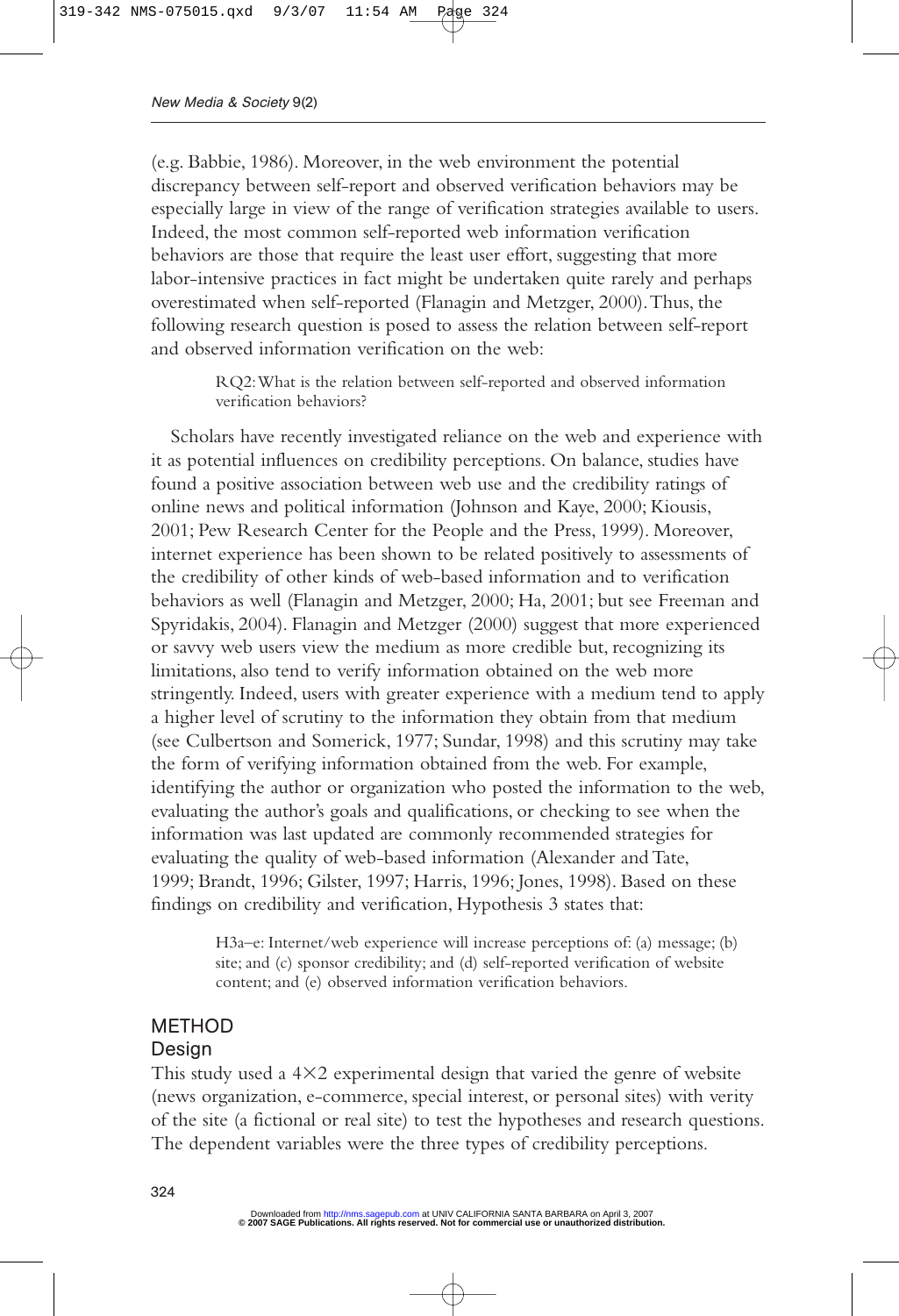#### Sample

From a comprehensive list of approximately 94,000 registered voters within the county in the USA where the study originated, 3500 potential participants were selected randomly (68 solicitations were undeliverable, resulting in a valid sample of 3432).These eligible participants were mailed a written solicitation to participate in the study and were offered an incentive in the form of a free one-year magazine subscription of their choice to do so. Among these, 274 individuals participated in the research (N=274). The functional response rate for the study was approximately 18 percent.<sup>1</sup> Additional participants (N=300) were solicited from undergraduate communication courses and were given course credit for their participation in the study. In this manner, a total of 574 individuals participated in the study (*N*-574).2

Of the participants 39 percent (N=226) were male and 61 percent (*N*-348) were female.The range of participant ages was 18 to 83 years, with a mean age of 31.99 years (*SD*=16.20). In addition, sample members had a mean of 15.09 years of education (*SD*=2.44), a mean annual income of between \$50,000 and \$59,999 (if claimed as dependents, this reflected their parents' income), and reported relatively frequent use of the internet/web, as indicated by their mean response of 5.76 (*SD*=1.52) to how often they use the internet/web on a seven-point scale (where  $1 = 'I$  never use the  $internet/web'$  to  $7 = 1$  use the internet/web all the time').

#### **Materials**

The websites used in this study all contained an identical news story on the topic of the potentially harmful effects of radiation on pregnant women who fly in airplanes.This particular story, originally obtained from a reputable, national news source, was selected due to its plausibility of appearing on each of the sites used in the study.The story was stripped of all references to experts and expert sources (e.g.'according to Dr. Smith …' or 'the Institute for Radiation Study reports that …') and was embedded in each site as a prominent, live 'link'.

Website genres included a news organization with no direct interest in the issue (CNN; www.cnn.com), a relevant e-commerce site (BabyCenter.com; www.babycenter.com), a special interest group related to the issues in the story (Children's Defense Fund; www.childrensdefense.org), and a personal webpage.<sup>3</sup> In order to test RQ1, parallel sites were constructed which mirrored the 'real' sites exactly, except that the name of the sponsoring entity was changed to a fictitious one throughout the site ('Onlinenews' for CNN,'Child Rights Fund' for Children's Defense Fund, and 'BabyPlace' for BabyCenter).This was done for all but the personal sites, for which both male and female versions were created.<sup>4</sup> In this manner, this experiment took the form of a 4 (site genre) $\times 2$ (site verity) factorial design, resulting in eight different websites used as stimuli in the study. Manipulating site verity allowed us to hold site attributes constant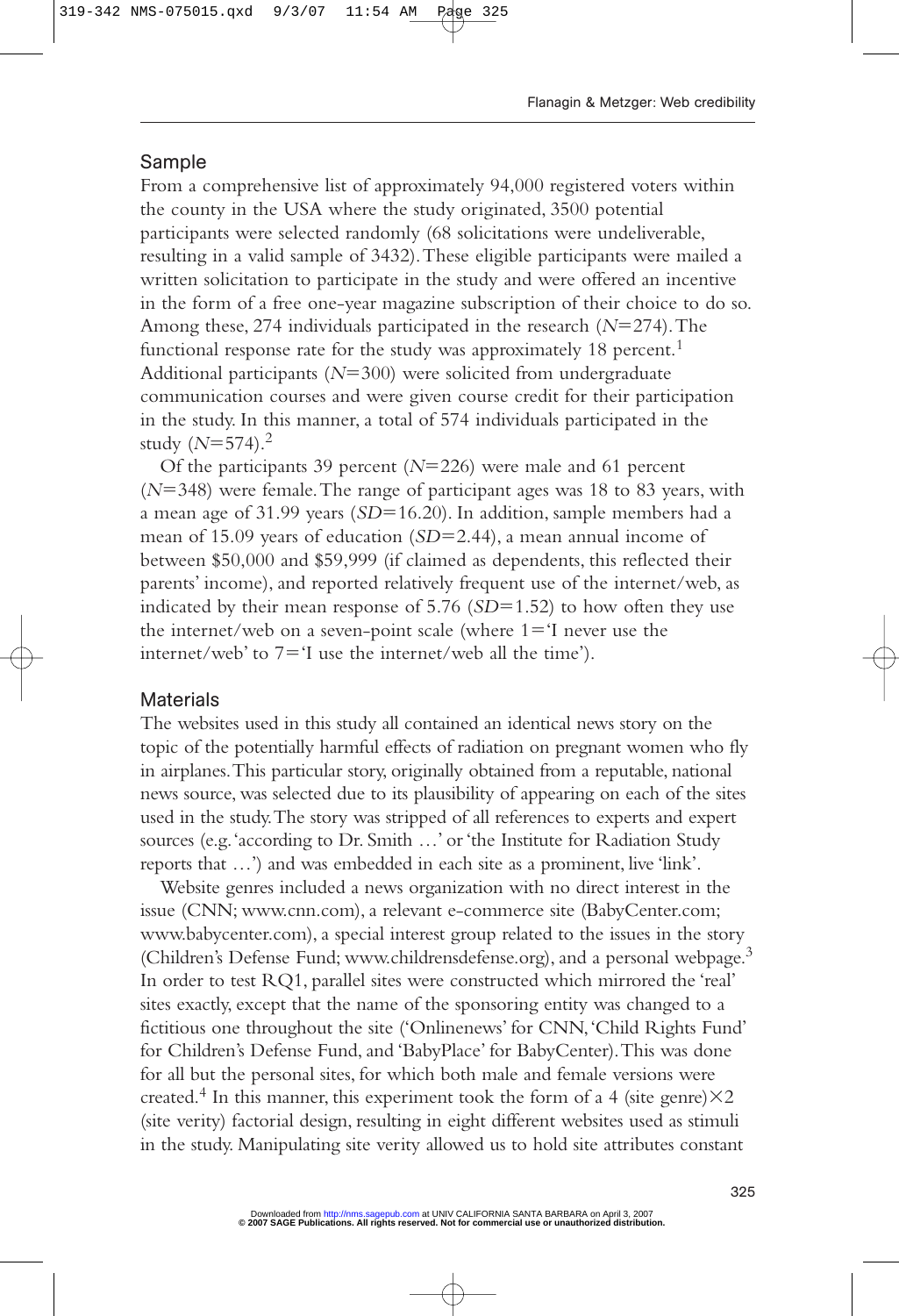while varying the participants' familiarity with the websites.This provided a test of RQ1 in that any observed differences in credibility ratings between parallel sites could be due only to differences in familiarity with the site sponsors, rather than differences in site attributes.As noted, the dependent variables consisted of the three types of credibility perceptions already discussed.

#### Procedure

The participants were directed to the study's homepage via a written URL included in the solicitation letter (in the student sample, the URL was distributed in class) and were told that they could access the site from anywhere they chose and at any time within the following two weeks.After agreeing to informed consent online, the participants were instructed that they would be viewing a specific genre of website. Depending on the genre of site to which they were directed, the participants were instructed that they would see:

- 1 'a website belonging to a media organization, that is, an organization that uses the internet to deliver news information to those who visit the site';
- 2 'a website belonging to an "e-commerce" organization, that is, an organization that uses the internet to sell products and to deliver information to those who visit the site';
- 3 'a website belonging to a special interest organization, that is, an organization with a specific social or political interest that uses the internet to deliver its message to those who visit the site'; or
- 4 'a website belonging to a private individual, that is, a person who has chosen to post his or her webpage on the internet'.

The participants were then redirected automatically to one of the study's eight websites (each participant was exposed to only one website and sites rotated sequentially, such that approximately equal numbers of participants were ultimately directed to each site).When viewing the site to which they had been directed, participants could not see any URLs or other information that would lead them to believe that they were not at a 'true' website, rather than at a site created by the researchers.

Participants were instructed to browse the website as much as they liked, in order to explore the information on its pages. In addition, they were instructed to read the story on the potentially harmful effects of radiation on pregnant women, for which they were given the title and approximate location on the main page of the site to which they were directed.After the participants had browsed the webpage and had a chance to read the story indicated, they were instructed to click on a link (contained in a bar at the bottom of all pages) to indicate that they had finished browsing.They were then asked to make sure that they had read the story as instructed and, if not, were given the opportunity to return to the webpage to browse further and read the story.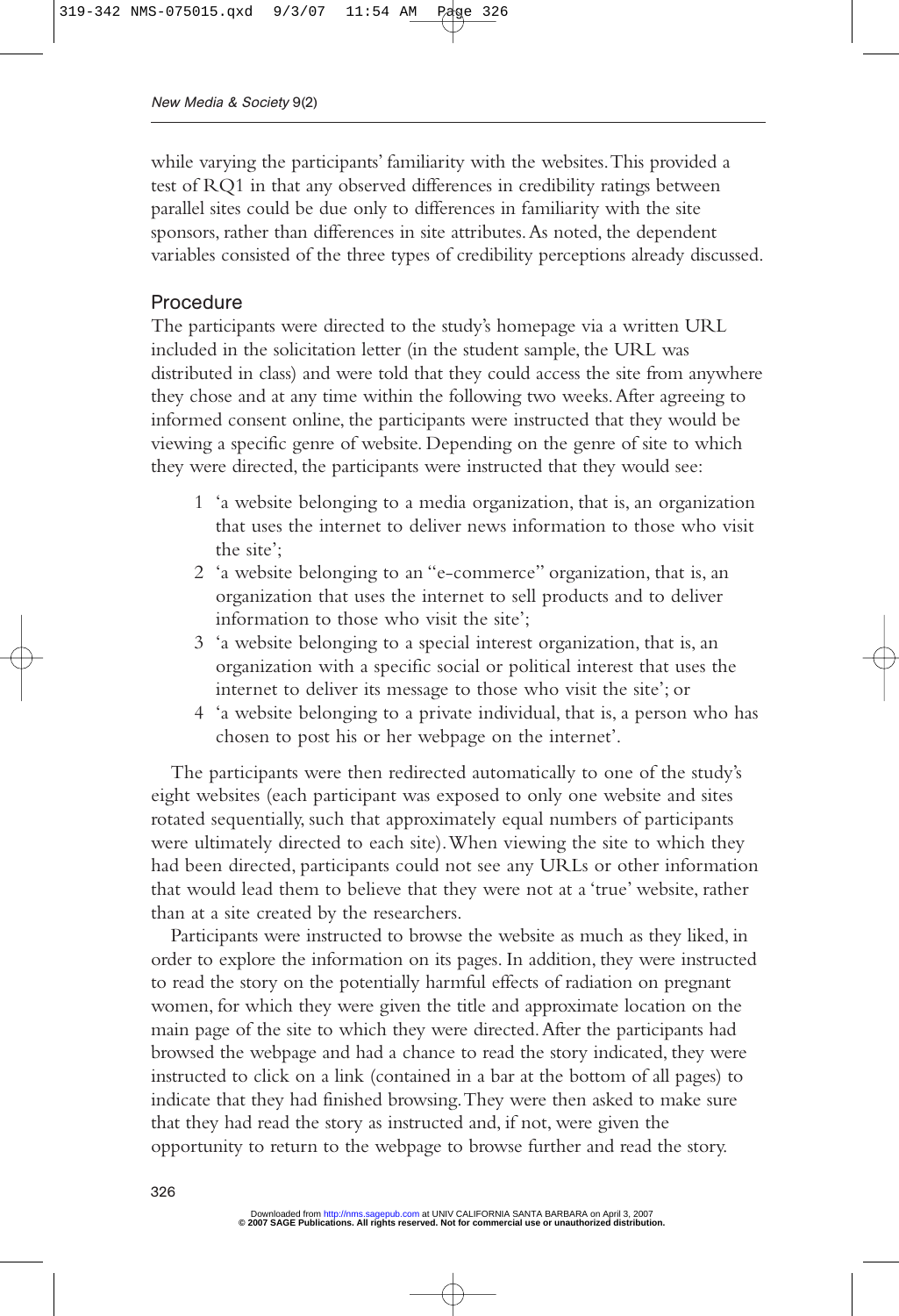When they had finished browsing, they were directed to a questionnaire which they completed online. Once directed to the questionnaire, the participants could no longer view the webpage.All participants were debriefed online at the end of their session.

#### Measures

As described earlier, three separate types of credibility perceptions were measured: sponsor, message, and site credibility.The participants were given explicit instructions to focus on the sponsor, the message, and then the site, as appropriate, in answering the post-exposure questionnaire items.

Website sponsor credibility was assessed by the extent to which the sponsor was perceived to be credible, have high integrity, have a positive reputation, be successful, be trustworthy, offer products or services of superior quality, be prestigious, have a sincere interest in important affairs; also the extent to which an individual would be willing to work for the sponsor.These items were measured on a seven-point scale (higher values corresponded to higher sponsor credibility) and averaged to derive the measure of sponsor credibility ( $M=4.41$ ,  $SD=0.99$ ). Cronbach's alpha for this measure was 0.87.

Following past research, message credibility was assessed with five items measuring participants' perceptions of the believability, accuracy, trustworthiness, bias, and completeness of the information provided in the radiation story (see Austin and Dong, 1994; Flanagin and Metzger, 2000; Gaziano, 1988; Rimmer and Weaver, 1987;West, 1994). Bias scores were reverse-coded so that higher scores on all dimensions indicated greater perceptions of credibility and all items were measured on a seven-point scale. The mean value of the five items constituted the final message credibility measure (M=4.10, *SD*=1.17; Cronbach's alpha=0.85).

A battery of 22 items adapted from standard source credibility scales (Berlo et al., 1970; Leathers, 1992; McCroskey, 1966; McCroskey and Jenson, 1975) was used to assess the credibility of the website as a whole.The participants assessed the extent to which they found the website as a whole to be trustworthy, believable, reliable, authoritative, honest, safe, accurate, valuable, informative, professional, attractive, pleasant, colorful, likable, aggressive, involving, bold, interactive, interesting, sophisticated, biased, and organized. These items collectively made up the site credibility measure, on a seven-point scale ( $M=4.52$ ,  $SD=0.89$ ). Cronbach's alpha for the website credibility scale was 0.91.

To assess the degree to which participants perceived these types of credibility to be distinct from one another, all items proposed to assess all types of credibility were subjected to an exploratory principal axis factor analysis, using promax (oblique) rotation. Factors with eigenvalues greater than 1 were retained.The results indicated that only one item designed to measure message, site, or sponsor credibility cross-loaded with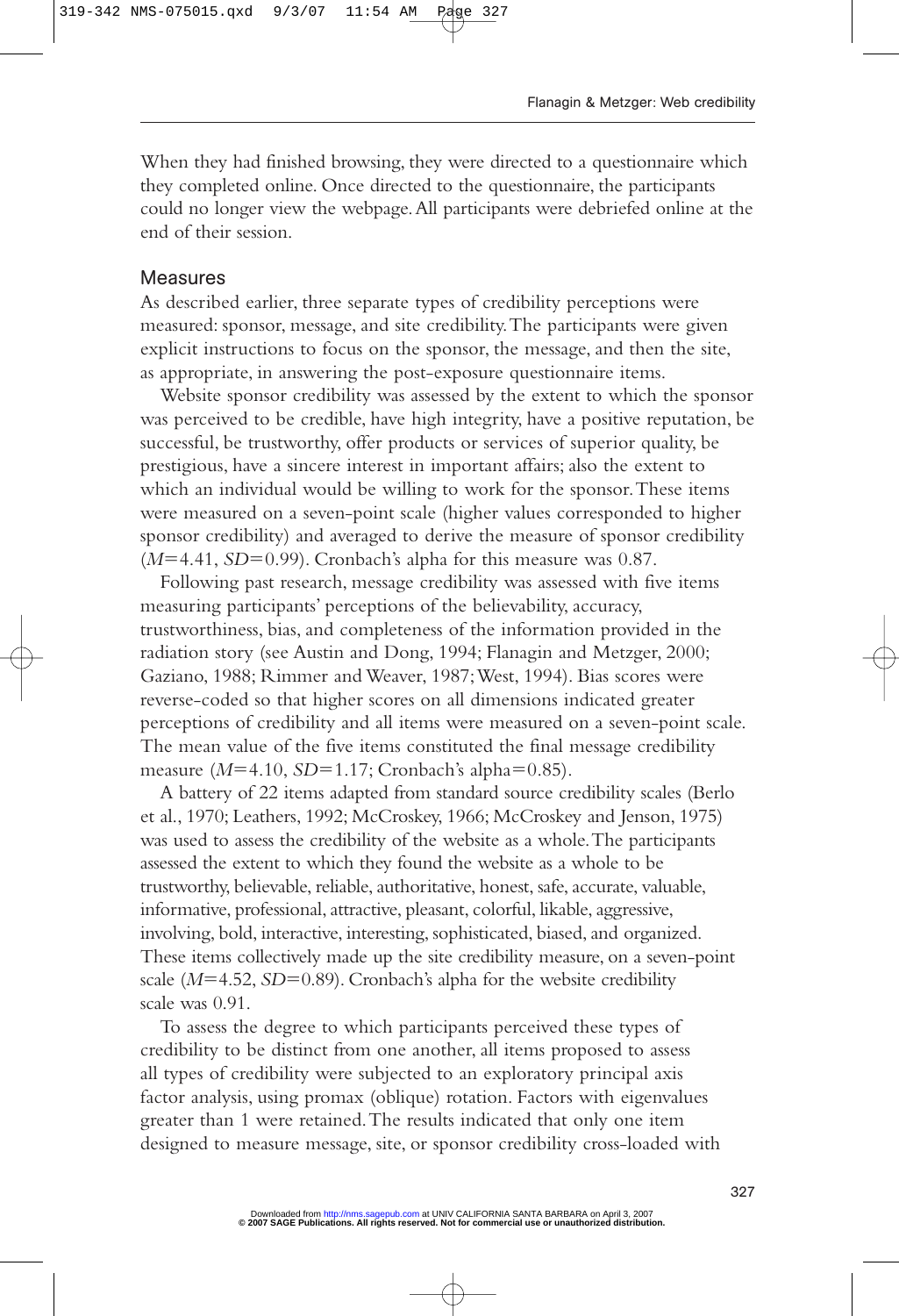other items measuring message, site, or sponsor credibility, confirming that the participants did indeed distinguish between these three types of credibility in meaningful ways.<sup>5</sup>

Two measures of verification of website information were used: self-reported verification and observed verification. Survey items from Flanagin and Metzger (2000) were used to measure self-report verification: the participants were asked to consider their behavior with websites in general, aside from their behavior with the website that they were asked to browse, and to indicate the degree that they perform a number of verification behaviors.These items were measured on a seven-point scale (where  $1$ ='never',  $2$ ='very rarely',  $3$ ='rarely',  $4$ ='occasionally',  $5$ ='often', 6='very often' and 7='all the time'); Cronbach's alpha was 0.88 (M=3.85, *SD*-1.09). Observed verification was attained by providing links to existing external websites that were related in content to, and which confirmed the information found in, the story that the participants were asked to read (e.g. links indicated sites on 'traveling during pregnancy' and 'flight radiation levels').These links were listed under the heading 'For more information', which was located at the bottom of the same webpage as the story that they read.The participants had the opportunity to click on seven relevant links and the total number of links that they viewed constituted the measure of observed verification behavior (M=0.40, SD=1.17).

Website genre varied by the specific kind of website to which the participants were exposed: news organization, e-commerce, special interest group, and personal sites. Internet experience was assessed with three items. On a seven-point scale, the participants were asked to assess how often they use the internet (where  $1 = 'I$  never use the internet/WWW' to  $7 = 'I$  very often use the internet/WWW'), their experience using the internet (where 1='no experience' and 7='a great deal of experience'), and their level of expertise (where  $1 = 'I$  am not at all expert' to  $7 = 'I$  am completely expert'). Scores were averaged to derive the experience measure ( $M=5.23$ ,  $SD=1.30$ ), for which Cronbach's reliability was 0.88.

#### **Controls**

Because past research has demonstrated that salience (Eastin, 2001; Gass and Seiter, 1999; Gunther, 1992; O'Keefe, 2002) and several demographic factors (Flanagin and Metzger, 2003; Gomdaweb, 1998; Johnson and Kaye, 1998, 2002) influence the dependent variables proposed in this research, their effects were statistically controlled in tests of the hypotheses and research questions in this study. Issue salience was measured by asking the participants to rate, on a seven-point scale (where higher numbers indicated greater levels of these qualities), how relevant the story was to their own life, how interesting they found the story to be, how much they enjoyed the story, and how important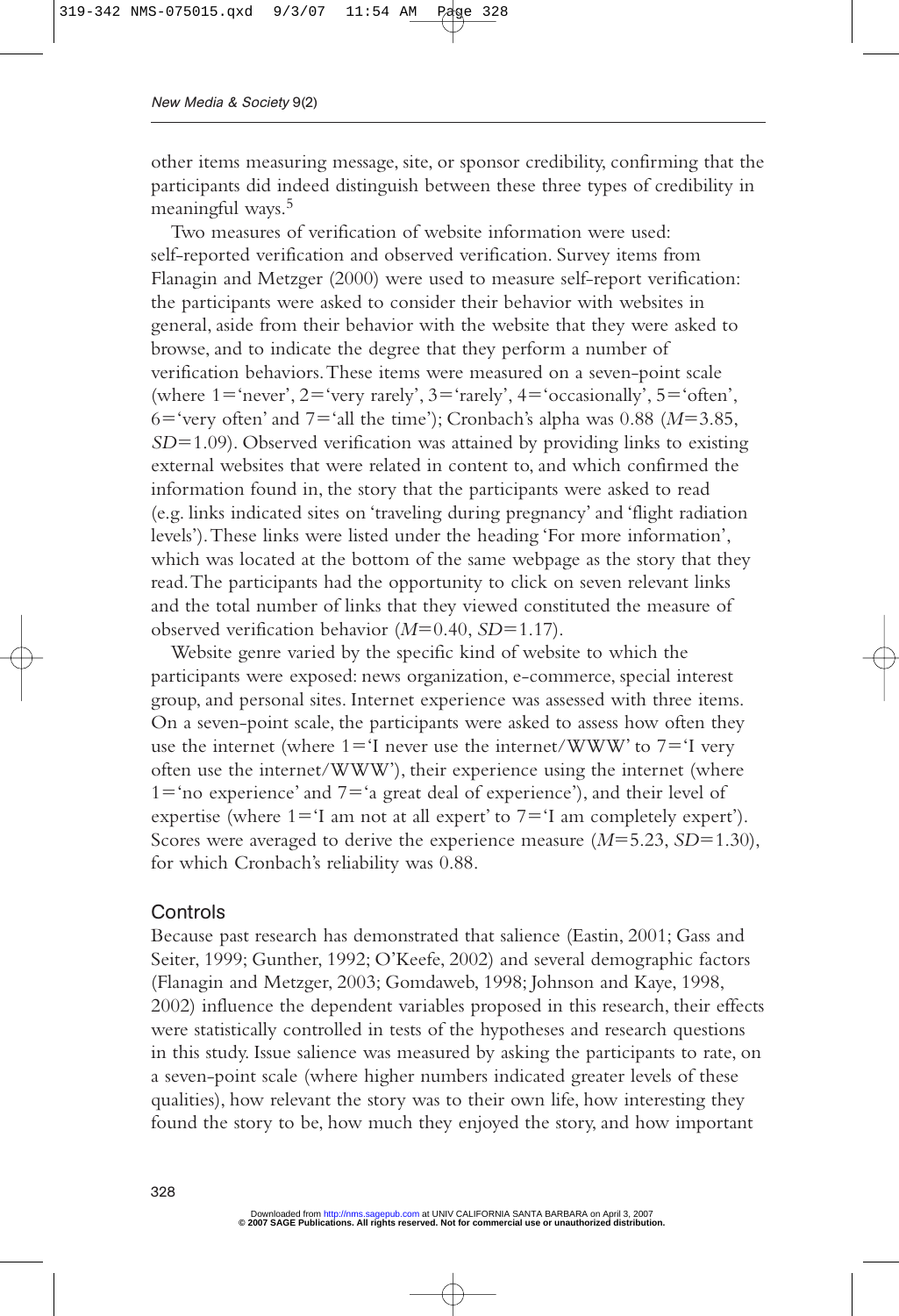they felt the story was (Cronbach's alpha=0.77; *M*=3.45, *SD*=1.15). Demographic information, including participant gender, age, level of education, and income were self-reported in the post-stimulus questionnaire. Table 1 shows the zero-order correlations among all variables.

#### RESULTS

# Credibility perceptions

H1 proposed that credibility perceptions would vary by site genre.The hypothesis was tested by a MANCOVA analysis, with demographics (age, education, income, and sex), internet experience, issue salience, self-report verification, and observed verification as the covariates, and the perceived credibility of the target message (radiation story), the website as a whole, and the website sponsor as the dependent measures. Because site genre constituted the independent variable, both actual and fictitious sites within each genre were considered together. Internet experience, demographic variables, issue salience, and verification behavior were controlled to eliminate these variables as alternative explanations for credibility perceptions.

The analyses indicated a significant multivariate effect for site genre (Wilk's  $\lambda$ lambda=0.77,  $F(9,557)$ =17.19,  $p \le 0.001, \eta^2$ =0.08). More specifically, considering site credibility  $(F(3562) = 43.70, p \le 0.001, \eta^2 = 0.19)$ , both the news organization site ( $M=4.94$ ,  $SD=0.70$ ) and the e-commerce site  $(M=4.76, SD=0.87)$  were perceived to be significantly more credible than the special interest group site  $(M=4.54, SD=0.77)$  and the personal website ( $M=3.95$ ,  $SD=0.84$ ). The news organization site and e-commerce site did not differ from one another in perceived site credibility, although the special interest site was viewed as significantly more credible than the personal site. All significant differences were at the  $p \le 0.001$  level.

Differences across site genre were also found for sponsor credibility  $(F(3, 562) = 20.83, p \le 0.001, \eta^2 = 0.10)$ . The sponsor of the news organization site (M=4.82, SD=0.97) was rated significantly more credible than the sponsors of all other genres of sites  $(p \le 0.01)$ . The e-commerce site  $(M=4.44, SD=0.90)$  did not differ from the special interest group site ( $M=4.54$ ,  $SD=0.99$ ) in terms of sponsor credibility, although both of these site sponsors were perceived to be significantly more credible than the personal website sponsor ( $M=3.92$ ,  $SD=0.89$ ;  $p\leq0.001$ ).

Message credibility  $(F(3, 562)=16.54, p \le 0.001, \eta^2=0.08)$  also varied across site genres and the same pattern of differences emerged as for the findings for sponsor credibility. Specifically, the message on the news organization site ( $M=4.67$ ,  $SD=1.11$ ) was rated significantly more credible than messages on all other genres of sites ( $p \le 0.001$ ). Perceived credibility of the message on the e-commerce site ( $M=4.07$ ,  $SD=1.08$ ) did not differ from the perceived credibility of the message on the special interest group site  $(M=4.15, SD=1.11)$ ,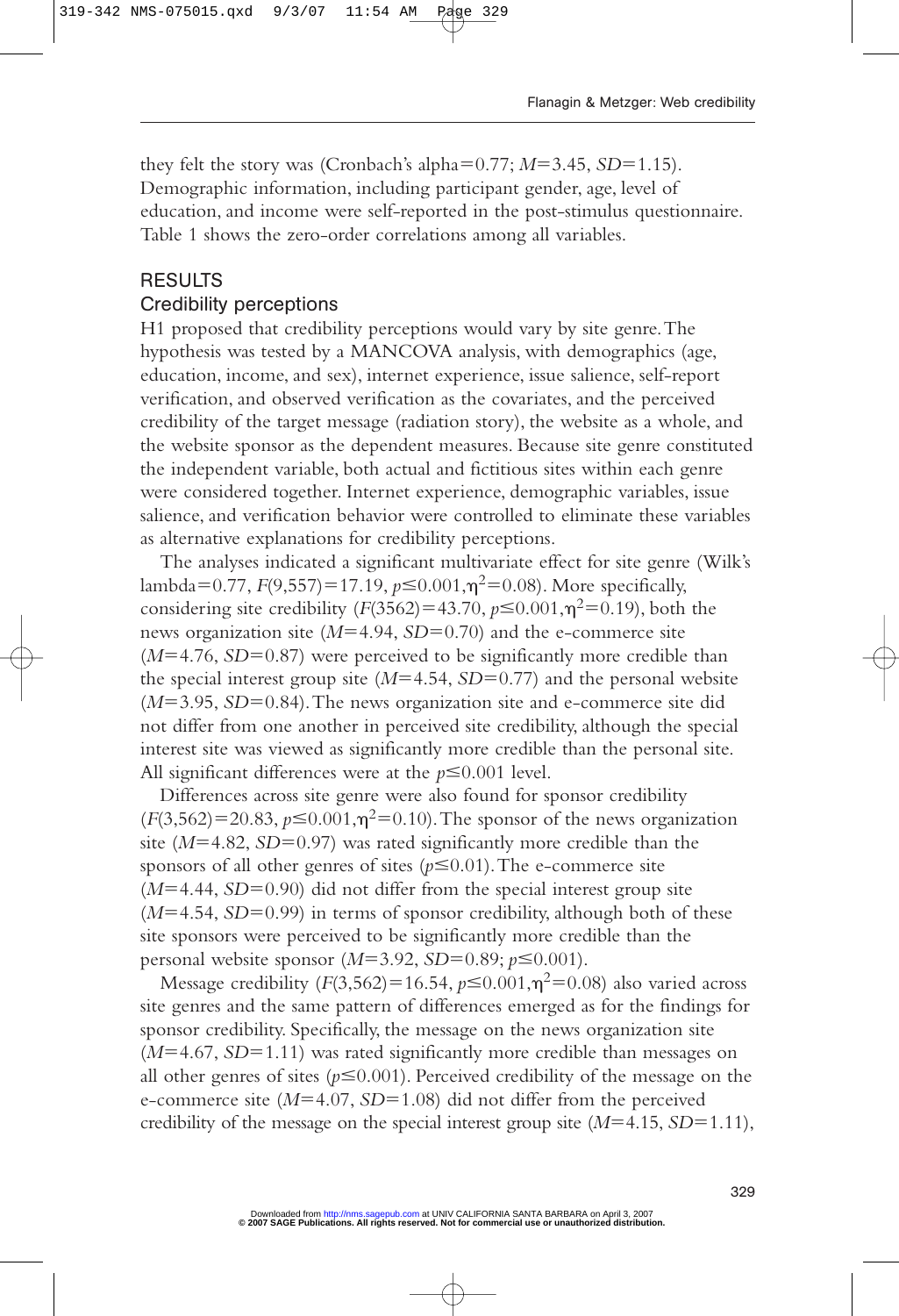|                                                                                                                                                 |           | $\overline{\text{S}}$                               |                                      | 2                             |                    |            | in,            | $\bullet$                      | r         | œ      | ۰    |
|-------------------------------------------------------------------------------------------------------------------------------------------------|-----------|-----------------------------------------------------|--------------------------------------|-------------------------------|--------------------|------------|----------------|--------------------------------|-----------|--------|------|
| 1. Message credibility                                                                                                                          | 4.10      | $1.17$                                              |                                      |                               |                    |            |                |                                |           |        |      |
| 2. Site credibility                                                                                                                             | 4.52      |                                                     | $0.47***$                            |                               |                    |            |                |                                |           |        |      |
| 3. Sponsor credibility                                                                                                                          | $4.41$    | $\begin{array}{c} 0.89 \\ 0.99 \\ 1.09 \end{array}$ | $0.41***$<br>2.12**                  | $0.65***$                     |                    |            |                |                                |           |        |      |
| 4. Self-report content                                                                                                                          | 3.85      |                                                     |                                      | $2.13**$                      | $2.10*$            |            |                |                                |           |        |      |
| verification                                                                                                                                    |           |                                                     |                                      |                               |                    |            |                |                                |           |        |      |
| 5. Observed content                                                                                                                             | 0.40      | $1.17\,$                                            | 2.03                                 | 2.01                          | 0.02               | $2.11**$   |                |                                |           |        |      |
| verification                                                                                                                                    |           |                                                     |                                      |                               |                    |            |                |                                |           |        |      |
| 6. Internet/web                                                                                                                                 | 5.23      | 1.30                                                | 2.06                                 | 2.03                          | 2.05               | $0.31***$  | 0.02           |                                |           |        |      |
| experience                                                                                                                                      |           |                                                     |                                      |                               |                    |            |                |                                |           |        |      |
| 7. Age                                                                                                                                          | 1.99<br>3 | 16.20                                               |                                      |                               |                    | $0.32***$  | $2.24***$      |                                |           |        |      |
| 8. Education                                                                                                                                    | 5.09      | $2.44$<br>$3.59$                                    | 3<br>0<br>0<br>0<br>0<br>0<br>0<br>0 | $2.09*$<br>$2.12**$<br>$0.04$ | 0.5<br>0.6<br>0.02 | $0.28$ *** | $2.20***$      |                                | $0.53***$ |        |      |
| 9. Income                                                                                                                                       | 6.03      |                                                     |                                      |                               |                    | 0.02       | $2.02$<br>0.04 | $2.07$<br>0.05<br>0.02<br>2.08 | 0.06      | 0.06   |      |
| 10. Info salience                                                                                                                               | 3.45      | 1.15                                                | $0.48$ ***                           | $0.37***$                     | $0.33***$          | 0.01       |                |                                | 2.04      | $0.01$ | 0.05 |
| $\star_{p} \leq .05$ , $\star \star_{p} \leq .01$ ; $\star \star \star_{p} \leq .001$ ; see text for scale information and units of measurement |           |                                                     |                                      |                               |                    |            |                |                                |           |        |      |

• Table 1 Zero-order correlations among variables ( N -574)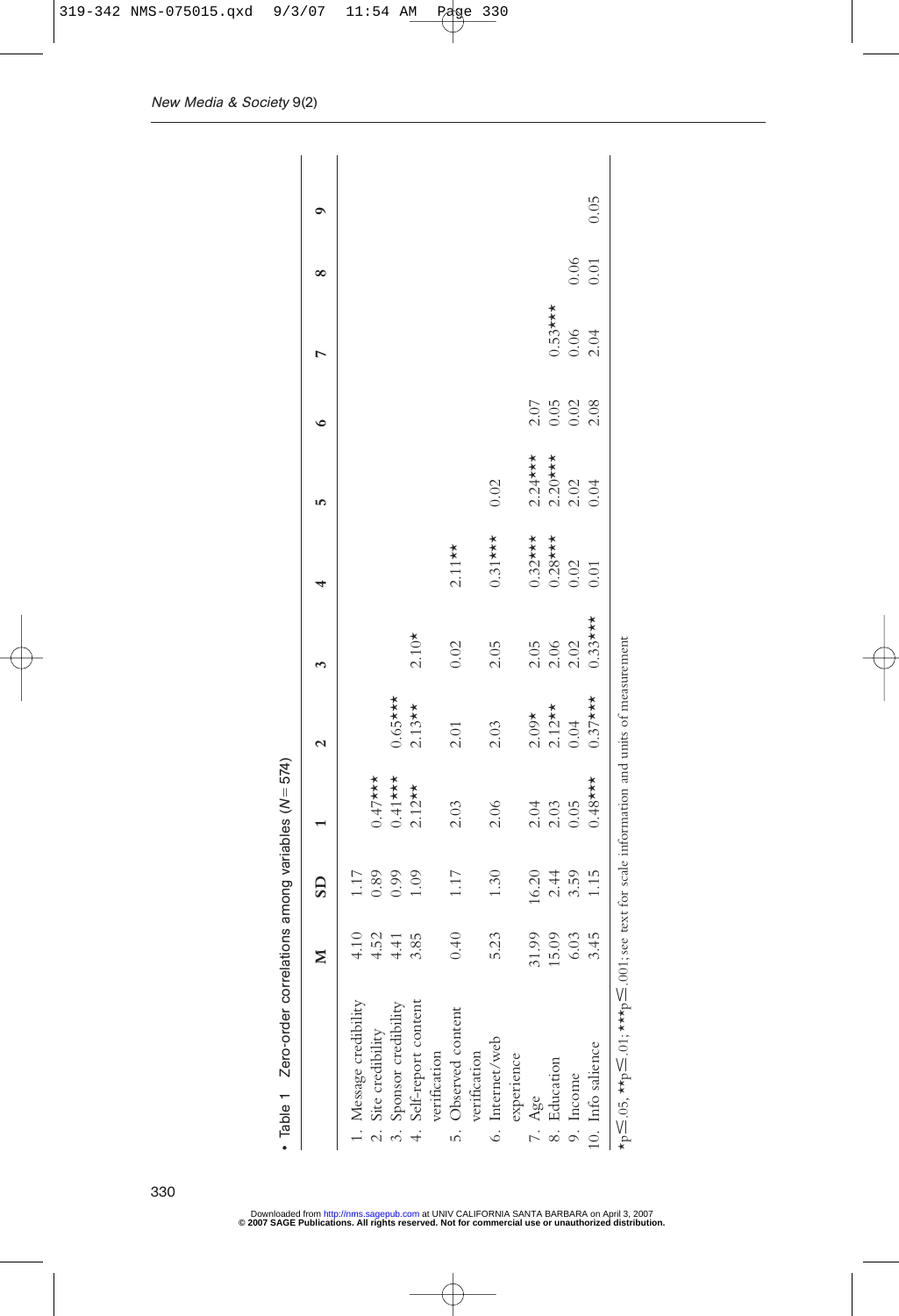although the messages on both of these sites were perceived as significantly more credible than the same message residing on the personal website  $(M=3.65, SD=1.16; p \le 0.01)$ . Overall these findings largely, although not completely, support H1. Specifically, the predicted order of credibility ratings was confirmed for message and sponsor credibility (albeit the special interest and e-commerce sites did not differ significantly); however, for site credibility, the e-commerce site was rated to be as credible as the news site, in contrast to expectations.

RQ1 addressed whether credibility assessments are due more to website attributes or familiarity with website sponsors (personal websites were not included in this analysis, since familiarity with these sponsors was not relevant).To test this, credibility assessments were compared across 'actual' websites and their counterparts which, although identical in design and content, represented fictitious and presumably less familiar sponsors. First, a manipulation check was conducted to confirm that familiarity indeed varied across actual and fictitious sites. Familiarity with the site was measured by the question:'Before looking at the website today, how familiar were you with the organization whose website you saw?', with responses ranging from  $1 = 'I$  had never heard of that organization before' to  $7 = 'I$  was quite familiar with that organization already'.The e-commerce sites failed the manipulation check, with a mean familiarity rating of 2.22 for the BabyCenter site (*SD*=1.71) and a rating of 2.05 for the BabyPlace site (*SD*=1.53;  $p=0.53$ ). However, differences in familiarity did exist for the news organization sites (CNN, *M*=5.41, *SD*=1.59; Onlinenews, *M*=2.98, *SD*=1.88; *p*≤0.001) and the special interest group sites (Children's Defense Fund,  $M=2.24$ ,  $SD=1.67$ ; Child Rights Fund,  $M=1.64$ ,  $SD=1.21$ ;  $p \le 0.01$ ). Consequently, RQ1 was examined using only these two sites.

MANCOVA analyses (controlling for the same factors as in H1) revealed a multivariate effect for credibility across the news organization sites (Wilk's lambda=0.85,  $F(3109) = 6.21, p \le 0.001, \eta^2 = 0.15$ ), although only sponsor credibility ( $F(1111)$ =18.61,  $p \le 0.001$ ,  $\eta$ <sup>2</sup>=0.14) showed significant differences between the actual/familiar site ( $M=5.14$ ,  $SD=1.02$ ) and the fictitious/less familiar site ( $M=4.43$ ,  $SD=0.74$ ; message credibility,  $p=0.62$ ; site credibility,  $p=0.36$ ). For the special interest group sites, there was no multivariate effect for credibility perceptions when comparing the actual and fictitious special interest group sites  $(F(3140) = 1.44, p=0.23;$  actual,  $M=4.38;$  fictitious, *M*=4.68; message credibility: actual, *M*=4.09; fictitious, *M*=4.20; site credibility: actual, *M*=4.47; fictitious, *M*=4.60). In sum, sponsor credibility was impacted by familiarity with the website for the news site only.

The remaining hypotheses and research question were tested by Pearson product–moment correlations. H2 proposed positive relationships between credibility assessments and observed verification of site content.The partial correlations between observed verification behavior after controlling for age,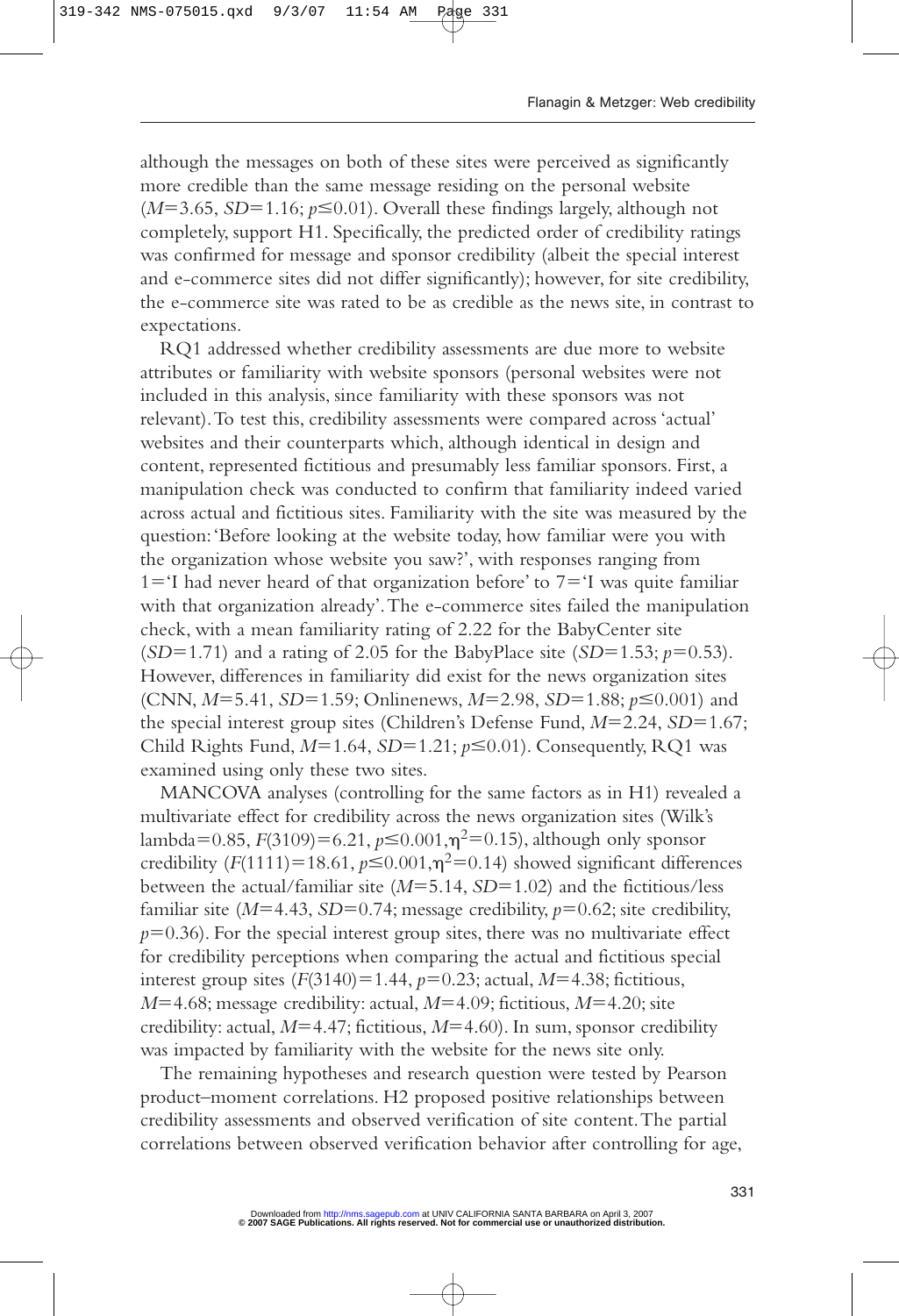gender, education, income, issue salience, and internet/web experience, were  $-0.06$ ,  $p=0.16$  for message credibility,  $-0.01$ ,  $p=0.91$  for sponsor credibility, and  $-0.06$ ,  $p=0.17$  for site credibility. Thus, the data do not support H2 and, instead, suggest that verifying web-based information is unrelated to credibility judgements.The zero-order correlations (shown in Table 1) are quite similar to the partial correlations, suggesting that the control variables did not heavily affect the proposed relationships.

The analyses demonstrated a negative and significant zero-order correlation between self-reported verification and observed information verification behavior  $(-0.11, p \le 0.01, r^2 = 0.01)$ , in response to RQ2, which sought to explore this relationship.Thus, the individuals who reported that they heavily verified the information they found on the web actually did so significantly less than others in this study.

 $H3_{a-e}$  proposed positive relationships between online experience and both credibility ratings and verification behaviors.The hypothesis was tested by partial correlations, controlling for age, gender, education, income and information salience.There were no significant relationships between internet/web experience and message credibility  $(r=-0.06, p=0.17)$ , site credibility ( $r=0.00, p=0.96$ ) or sponsor credibility ( $r=-0.01, p=0.91$ ). The partial correlation between self-reported verification and internet/web experience was 0.33 ( $p \le 0.001$ ,  $r^2 = 0.11$ ) and the partial correlation between observed verification behavior and internet/web experience was  $0.03$  ( $p=0.54$ ). Thus, only  $H3<sub>d</sub>$  was supported, indicating that as online experience increases, so does self-reported verification of web-based information.Again, zero-order correlations are quite similar to the partial correlations, showing little influence of the control variables.<sup>6</sup>

#### **DISCUSSION**

This study extends research on the perceived credibility of web-based information by exploring the role of site features, user attributes, and information verification behaviors across different kinds of websites, as assessed by users functioning in a relatively naturalistic environment.The results indicate important differences in perceived credibility across different genres of websites, resulting from a combination of site attributes and differences in the genre of sites themselves. Furthermore, the self-reported verification behaviors that users invoked in their typical web usage were found to vary by experience and to impact credibility assessments, although notable differences in self-report versus observed verification behaviors were also found.

The results of H1 show that the genre of website under consideration impacts the perceived credibility of the sponsor, the message residing on the website, and the website overall. For both *sponsor* credibility and *message* credibility, news organization sites were perceived as more credible than all other genres, and e-commerce and special interest sites did not vary in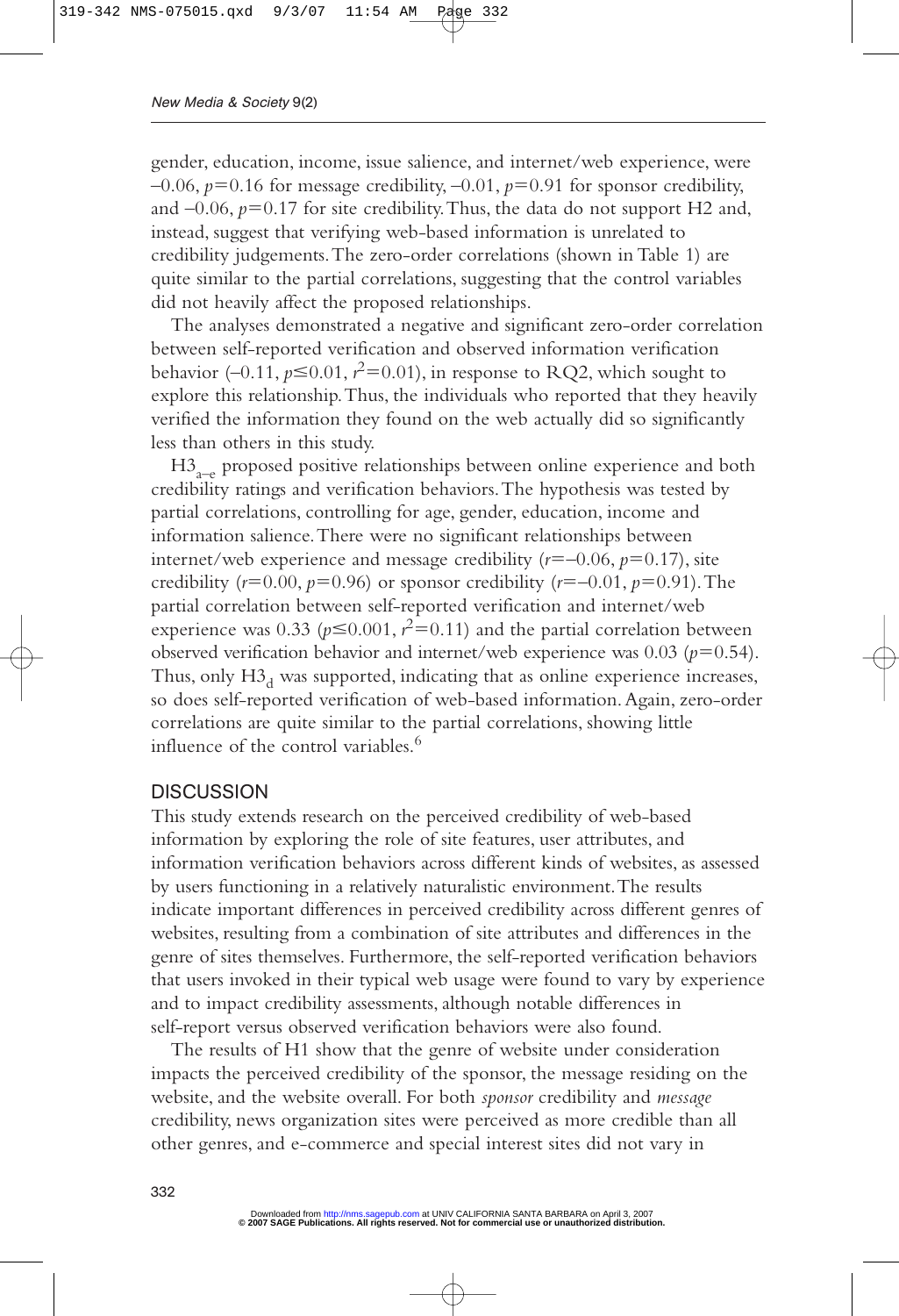perceived credibility, although both were viewed as more credible than personal sites. News organization and e-commerce *sites* did not differ in perceived credibility, but were viewed as more credible than both special interest and personal websites. Special interest sites were also perceived as more credible than personal ones.These results largely support H1.

Thus, one finding from this study is that the genre of website is important when assessing perceived credibility. Inasmuch as different information types correspond to different site genres (e.g. news organization sites tend to carry predominantly news information), these results support prior research which has found perceived credibility to vary by information type (Flanagin and Metzger, 2000). Indeed, one explanation why the e-commerce site was not rated as low as predicted in perceived credibility is that the site used in this study (BabyCenter.com) not only offered products for sale, but also provided news and information about pregnancy and infant care. Consequently, it may have actually blurred information types across site genres. Furthermore, message and sponsor credibility did not differ for e-commerce and special interest sites as predicted, possibly because the participants saw both sponsors as similar in their persuasive intent, which may have colored their evaluations in similar ways. Overall, however, the results suggest that familiarity with the site genre as a source of a particular kind of information (which perhaps triggers particular pre-message expectancies) is an important component of credibility perceptions. Over time it is likely that users recognize that information type can signal the relative persuasive intent and the corresponding level of trust or skepticism they might bring to bear on source, message, or site credibility.

That said, it is necessary to recognize that different website genres also tend to correspond to differences in website attributes and that these differences in attributes may be equally important in credibility perceptions. For example, in this study the news organization and e-commerce sites did not differ on site credibility as expected, potentially because these sites as a whole were relatively more sophisticated than the special interest or personal sites used in this study in terms of their site attributes. Indeed, as past research has shown, site design can be an important element of perceived credibility (Fogg et al., 2001a, 2001b; Johnson and Kaye, 1998; Palmer et al., 2000; Shon et al., 2000).

To partially disentangle the influences of site genre versus site attributes on perceived credibility, a comparison of the credibility of actual versus fictitious sites, which were identical in their attributes (e.g. design, layout, content, and complexity), was proposed in RQ1. Only sponsor credibility varied across actual and fictitious sites and only for the news organization, suggesting that for well-known and familiar organizations a 'consensus heuristic' might be in operation, whereby a person may be influenced by their perceptions of others' credibility judgements (O'Keefe, 2002; i.e. CNN is widely perceived to be a reliable information source). In this manner, credibility perceptions may be affected by familiarity with a reliable source of information. However,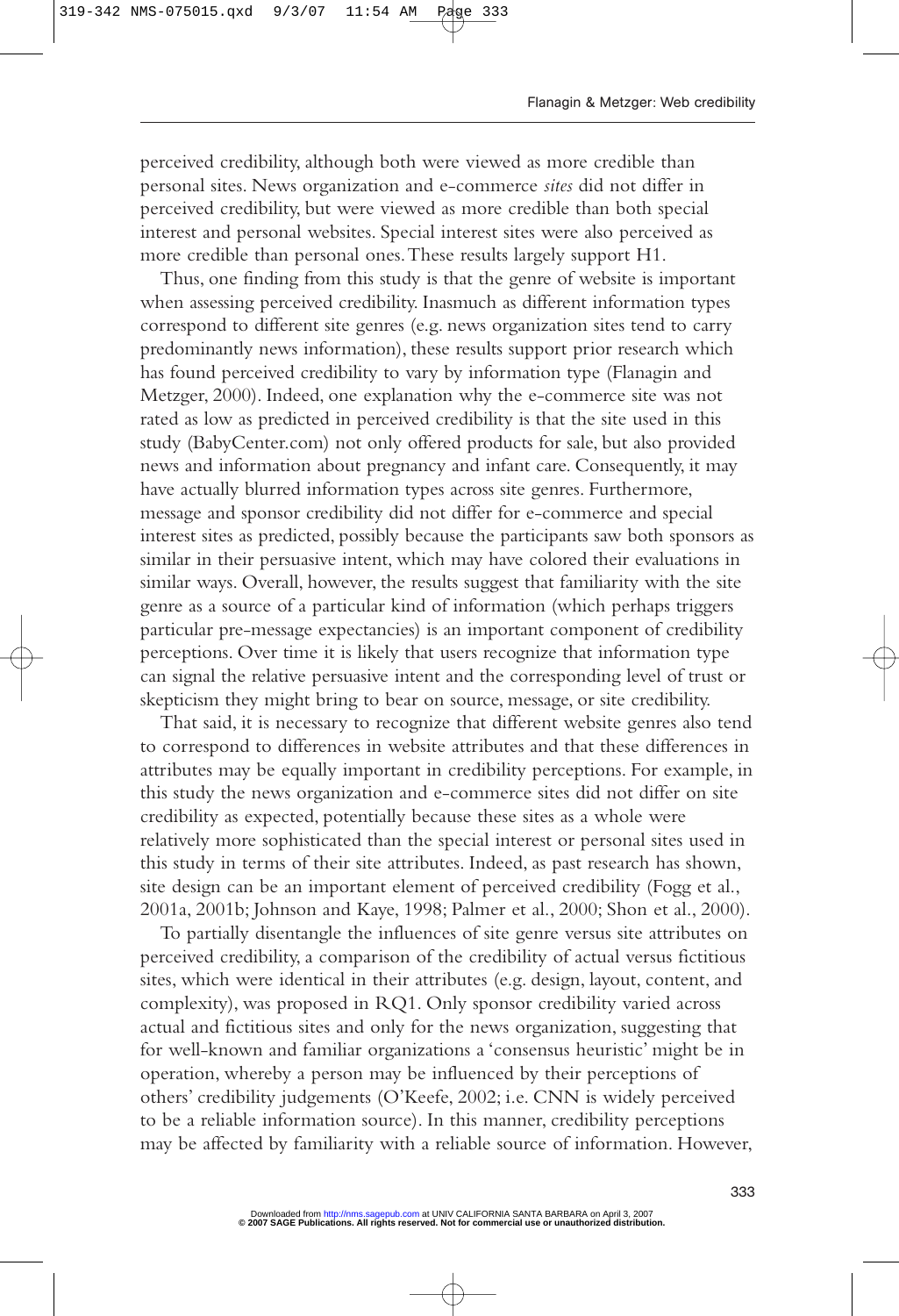the finding that neither message nor site credibility differed across actual and fictitious sites suggests that perhaps (sophisticated) site attributes are able to overcome reputation when the site is unfamiliar (as with fictitious sites), because there is no other information upon which to assess credibility apart from the site's attributes, such as design and content. Overall, these findings imply (at least within a certain range of site design parameters) that sponsor credibility may transfer from familiar entities to their websites, that site credibility can be achieved equally by familiar and unfamiliar sources, and that messages residing on sites may be viewed similarly in terms of their perceived credibility, *regardless* of the source that issues them.

Together, the findings from H1 and RQ1 suggest that both site genre and site attributes matter in assessing credibility, but that under conditions where web sponsors are unfamiliar to the user, design elements can potentially boost perceptions of site credibility to levels equal to those for familiar sponsors. Although not an ideal test of the relative influence of genre versus design elements, these results do illuminate two important issues: different aspects of websites (e.g. genre of site versus design elements) may be better or worse predictors of the credibility of different kinds of sites (i.e. sites of familiar versus unfamiliar sponsors), and measuring multiple kinds of credibility perceptions is critical in research on web credibility.

The results for H2 demonstrate that actually verifying information had no impact on credibility perceptions. In addition, those who said that they verified information more, actually verified information in this study less (results of RQ2).Thus the data from this study show a lack of correspondence between self-reported and observed verification behaviors, illustrating that researchers should strive to observe online behavior directly since self-reports may be unreliable.

Considered together, the findings on verification paint a picture of a set of internet users who are skeptical of web-based information, know they should verify the information they get online, and yet fail to do so. Future research should target this audience to determine how many internet users fall into this category and to uncover the reasons for the inconsistencies between their attitudes and behavior. Understanding online information verification behavior has important implications for those working to improve internet literacy and is an important element of empowering internet users (Flanagin and Metzger, 2000; Metzger et al., 2003).

The results for  $H3_{n-1}$  showed that experience using the web did not impact the participants' credibility evaluations, as predicted by earlier research that demonstrated a positive relationship between internet use or reliance and credibility assessments (Flanagin and Metzger, 2000; Johnson and Kaye, 2000). It is interesting that both more recent research, including Johnson and Kaye (2002), and this study have failed to support this relationship.These recent results may reflect a 'floor effect' in internet usage, such that there is less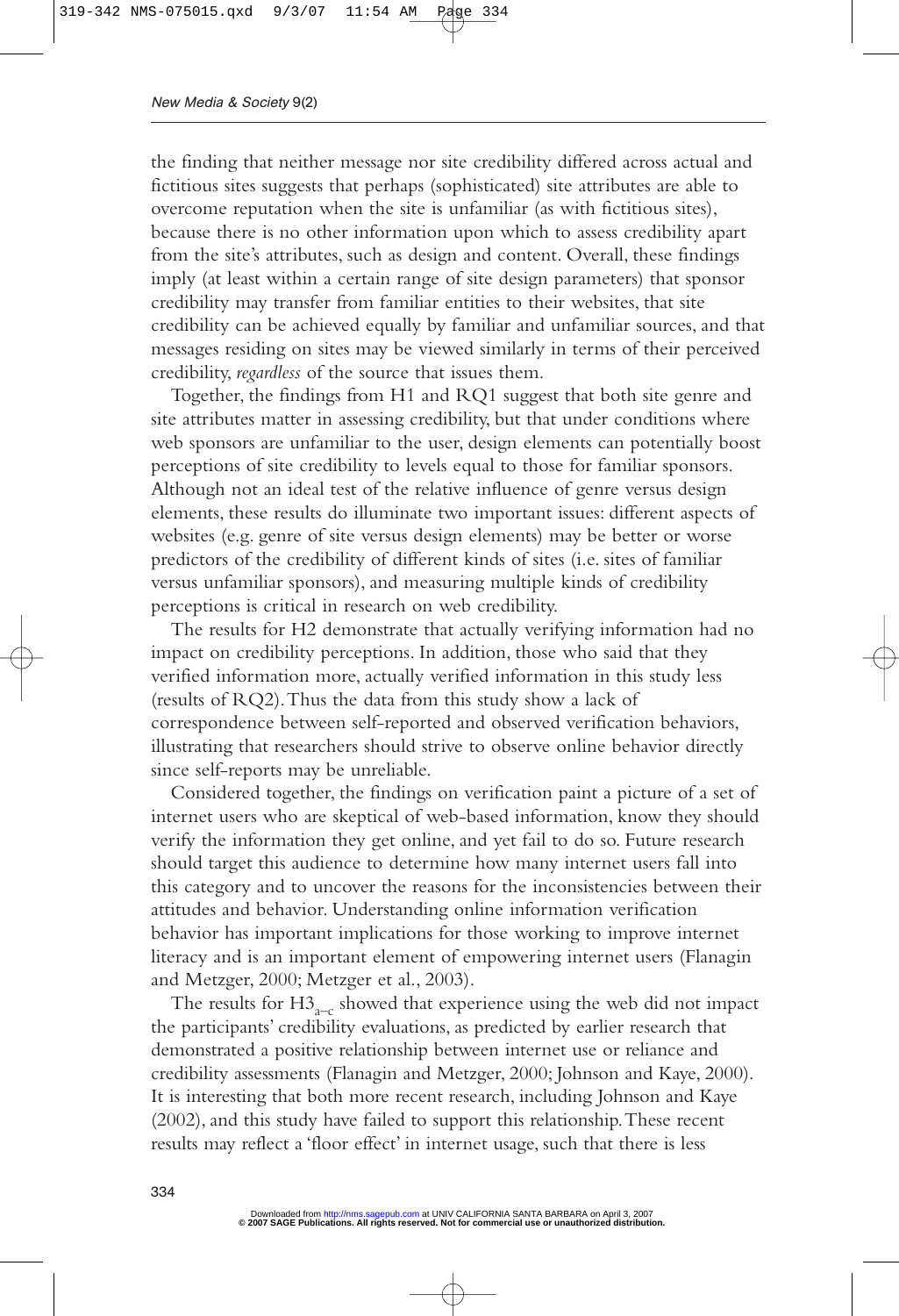variance in these measures now because people have more experience and rely on the web more than they did in 1996 or 1998 when the data from the earlier studies were collected.An alternative explanation is that earlier research measured different kinds of credibility (e.g. credibility of the medium) or different kinds of websites than those included in the present study.This again points to the importance of measuring multiple types of credibility perceptions in the online environment and examining multiple genres of websites.

Analyses of  $H3_{d-e}$  showed a positive relationship between internet experience and self-reported, but not observed, information verification.A potential explanation is that those with greater internet experience may indeed verify web information more in general, but did not do so in this particular study. However, this behavioral inconsistency seems implausible, especially given the relative ease of information verification in the study.An alternative interpretation is that heavier internet users felt more social desirability when answering questions about their online behavior.As before, this implies a group of internet users who know they ought to be skeptical of the information they find online and thus should verify it, but who do not make the effort to do so.

A limitation of the present study is that several constraints prevented a full factorial design in which site sponsor, site genre, and site attributes such as design and content and message were varied systematically to examine their effects on web users' credibility perceptions. Instead, site genre (with affiliated sponsors) and site attributes were varied while holding the message constant. Consequently, this study did not test message credibility per se. Future research will need to manipulate message and other elements in order to better understand their effects on credibility judgements. Importantly, past research on message credibility may be helpful in this regard. Prior studies have found such elements as message currency, comprehensiveness, writing style, use of opinionated language, and presence of typographical errors to impact credibility assessments (see Metzger et al., 2003).

Despite its limitations, the study has several strengths. For example, a major criticism of experimental research is that it is conducted in artificial settings and thus produces data that are not generalizable to the real world. Using the internet's unique communication capabilities, the participants in this study were able to take part in a controlled experiment while in a natural and comfortable environment. In addition, although more research is now being conducted online, few studies use scientific techniques for subject recruitment.As described in the Method section, the non-student sample used in the present research was selected randomly from the local population. In these ways, this study capitalizes on the strengths of both experimental and survey research methodologies.

Another strength of this study was the inclusion of several types of credibility and several genres of websites in the research design.Assessing various types of credibility (i.e. credibility of the sponsor, the site, and the message) proved to be important because the findings showed that the participants in fact did make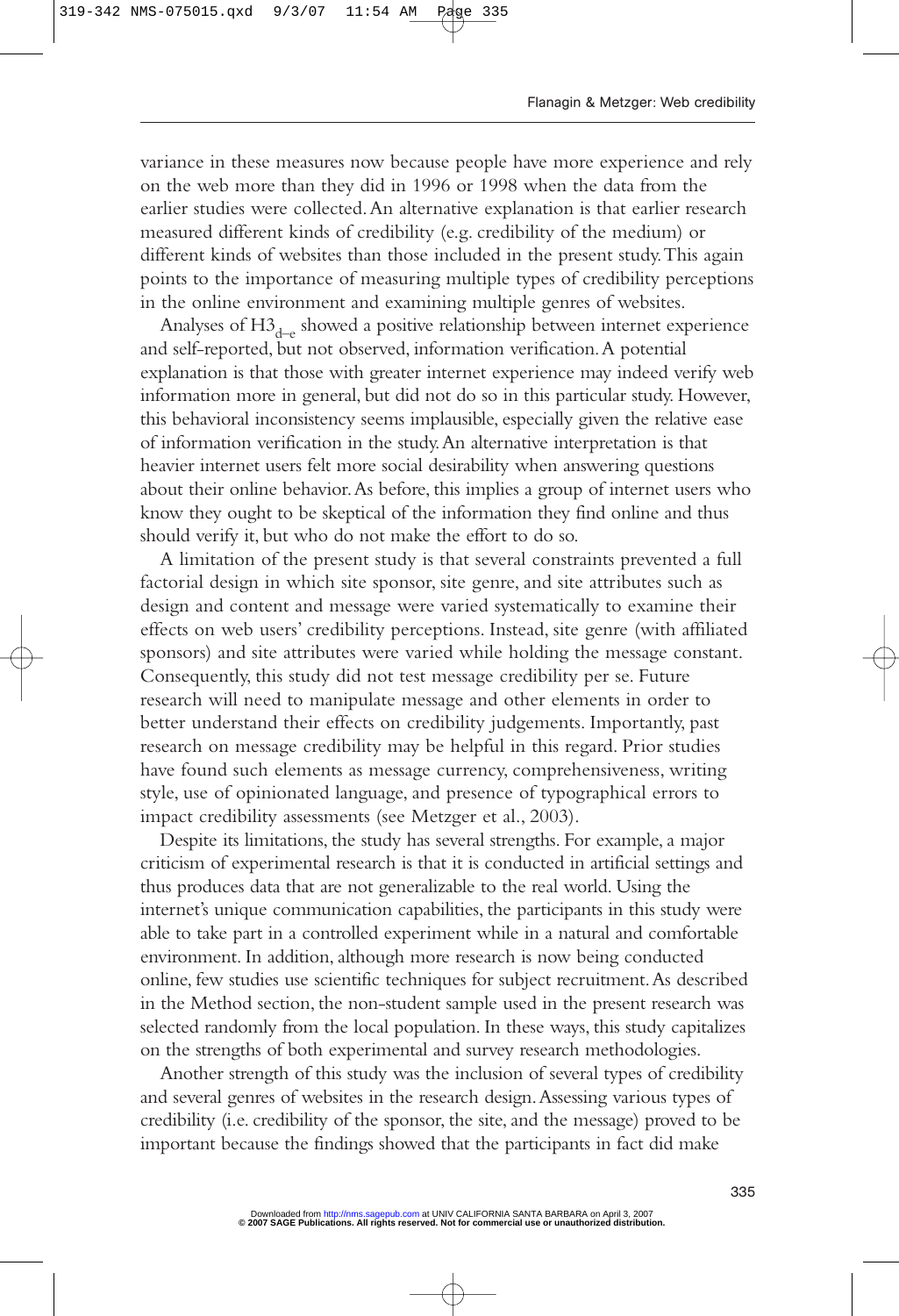these distinctions in their credibility perceptions. Breaking down web credibility into several types and then cueing participants to focus on particular levels while they make credibility assessments is crucial in obtaining valid results (see Metzger et al., 2003; Sundar and Nass, 2001). Researchers who only ask about the credibility of a particular 'website' cannot know if receiver assessments were made on the basis of the reputation of the site's sponsor, the physical appearance of the site and its messages, design features, or some other aspect of the site. In addition, most past research examining online credibility has examined only e-commerce or news and political websites.The inclusion of a wider array of site genres in this study provided a more realistic and comprehensive view of credibility in the online environment.

#### Theoretical development of web credibility research

The fact that web credibility research is relatively young, coupled with the complexity of the web environment, makes theorizing about web credibility challenging at this point in time. Nonetheless, although the research results to date are still highly exploratory, they point to several potentially important predictors of credibility. Specifically the attributes of: (1) websites and their sponsors; (2) messages residing on those sites; and (3) audiences for web-based information all show promise in predicting perceptions of web credibility.

First, research demonstrates the importance of website characteristics and site sponsors.The data from this study, for example, show that familiarity with the site genre, potentially as a source of a particular kind of information, is an important component of credibility perceptions: news sites were consistently rated higher in credibility in this study, whereas individual sites were not thought to be very credible. E-commerce and special interest sites, for the most part, were rated in the middle. Moreover, our data show that site attributes are a crucial aspect of credibility perceptions, since fictitious sites were able to achieve credibility ratings that were largely equal to those of major organizations, presumably based on their sophisticated site attributes, including design and content.These findings suggest that users attend to site and sponsor cues such as genre and site attributes in forming credibility assessments, although the relative influences of these factors still need to be sorted out.

In addition, Sundar and Nass (2001) have demonstrated experimentally that different levels of source attribution (visible sources such as gatekeepers, technological sources such as communication channels, and receiver sources such as individuals or audiences) affect receivers' affective reactions to online news stories, as well as their perceptions of story quality and representativeness, although not of credibility directly. In their study, when online news stories were perceived to be selected by other web users, they were liked more and thought to be more representative and of higher quality.

Taken together, these findings suggest a potential interaction between site genre, site attributes, and source attribution which might impact perceived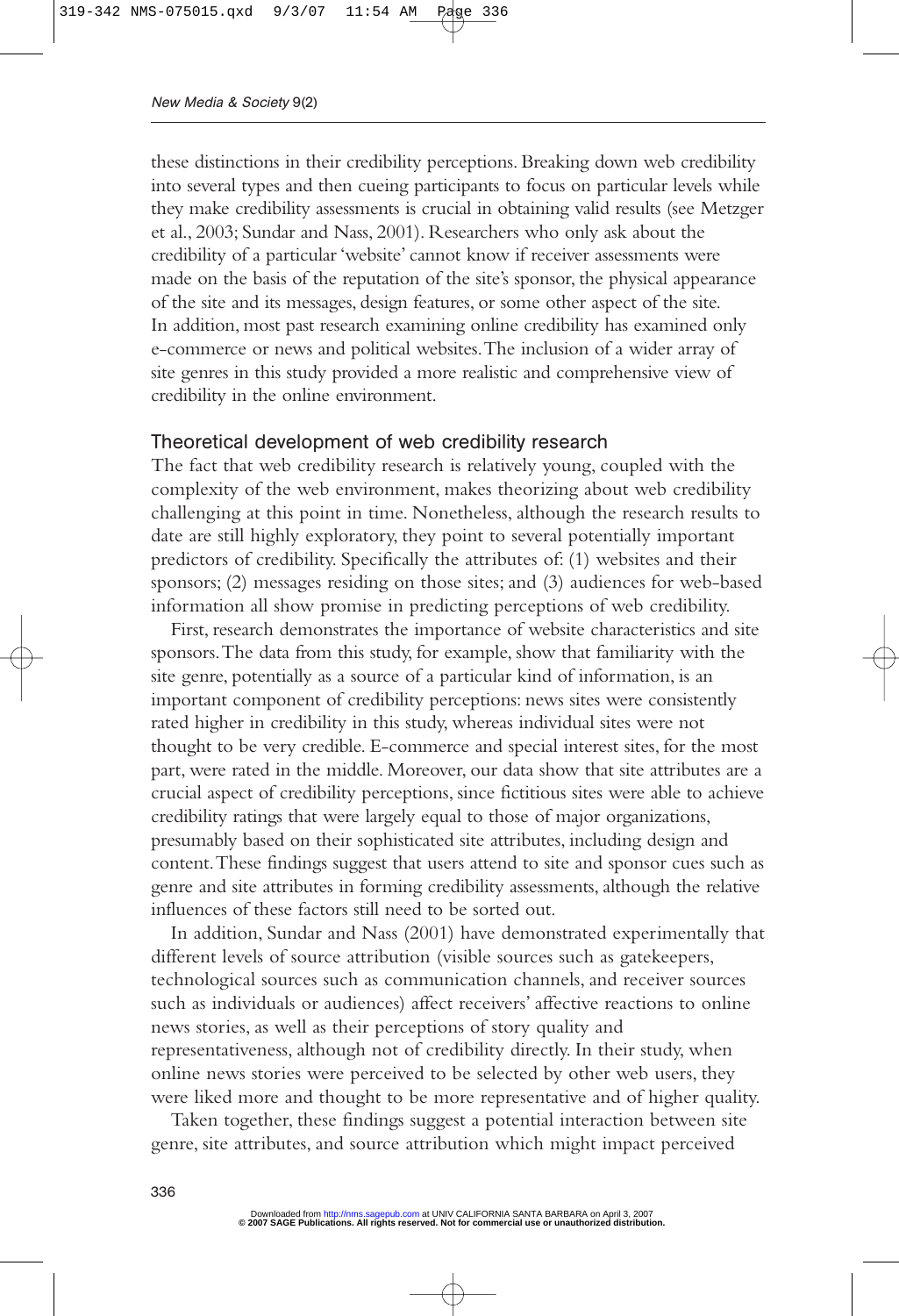credibility. Inasmuch as websites from genres thought to be credible, composed of design features that enhance credibility, can exhibit content that is perceived to be recommended by others, credibility perceptions might increase. For example, well-established websites offering peer reviews of products and services might enjoy high perceived credibility, particularly if such sites begin to blend news or expert information as many e-commerce sites currently do. Collectively, these factors might constitute a hybrid of what Tseng and Fogg (1999) labeled 'presumed credibility', based on general assumptions and stereotypes of the source of information (i.e. the consensus heuristic) and surface credibility, derived from simple inspection, such as a website that appears credible by virtue of its design.

Second, although not hypothesized in this study,Table 1 shows that attributes of the message, in particular message salience, are also key to understanding the credibility of web-based information.The degree to which the issues contained in the story were salient to participants positively impacted site, sponsor, and message credibility ratings, consistent with findings on issue involvement from earlier credibility work in both online and offline environments (see Eastin, 2001; Gunther, 1992). Similarly, others have proposed that individuals may process low-involvement online messages more heuristically than systematically, resulting in less rigorous examination of a message's attributes in arriving at credibility assessments (Freeman and Spyridakis, 2004; Sunder and Nass, 2001). Moreover, the results from this study, as well as Flanagin and Metzger (2000), suggest that messages that exist in an online context where explicit persuasive intent may be present are subject to lower credibility assessments, perhaps as a result of higher scrutiny or skepticism. Overall, message salience and involvement might bolster perceived credibility, although this effect would be mitigated by perceived persuasive intent.

Third, audience disposition factors may explain perceptions of web credibility. The findings from this study suggest a group of users who perceived web-based information to be low in credibility, presumably because they are skeptical about the veracity of online information in general. Similarly, Gunther (1992) found both general and media skepticism to be important predictors of newspaper and television news media credibility judgements.Verification is related to skepticism, inasmuch as more skeptical users may be more prone to verify online information, and verification which disconfirms fears could reduce skepticism. Consistent with past research (Flanagin and Metzger, 2000), the results of this study showed that more experienced web users reported more verification of web-based information, although the negative correlation between self-reported and observed verification suggests that the relation may not be straightforward.

Although experience in using the internet did not impact credibility perceptions in this study, it is too early to dismiss the possibility that web reliance or use may be important in credibility assessments: reliance is an extremely important factor in credibility judgements of other communication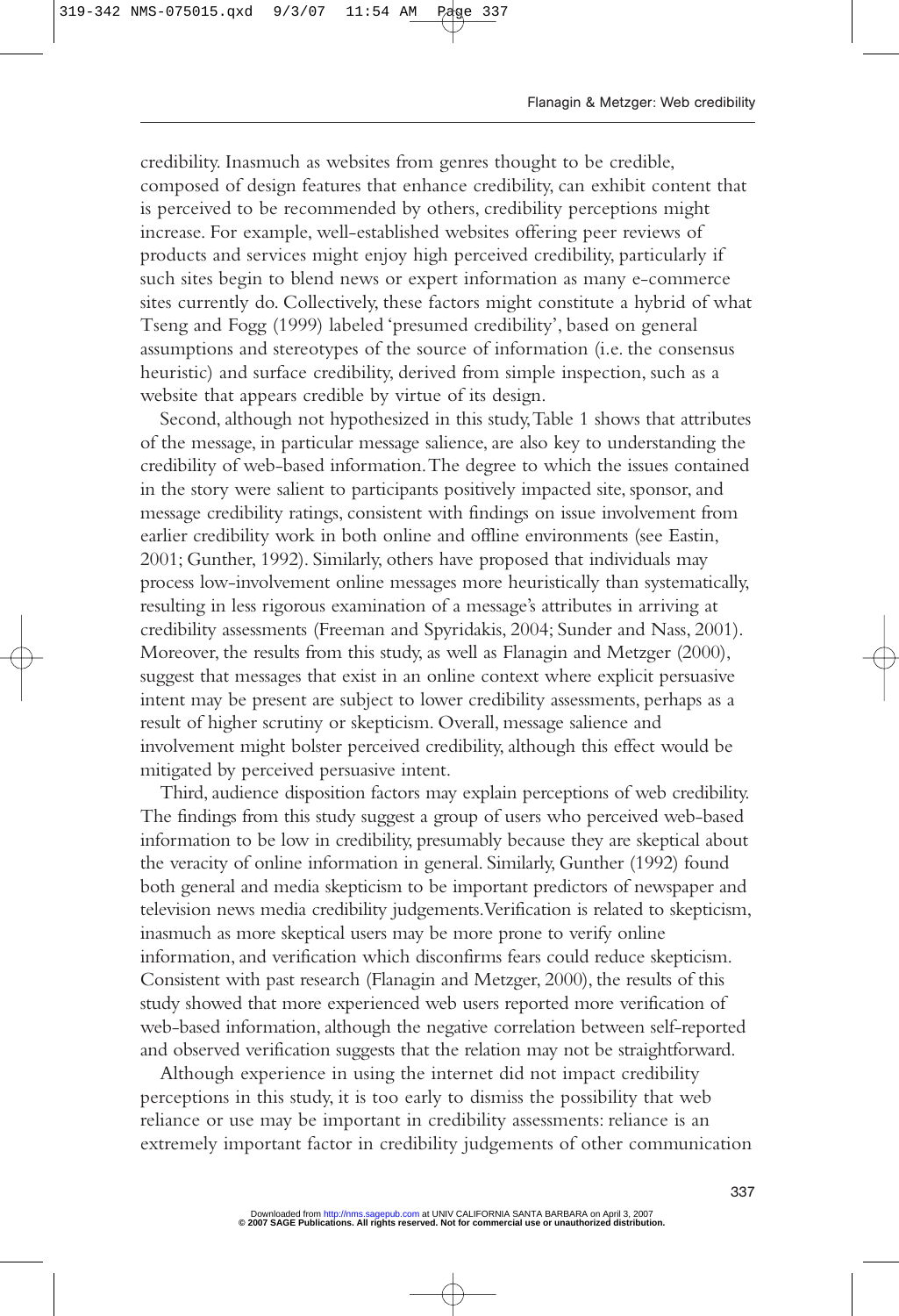technologies, such as print and television media (Johnson and Kaye, 2000). Past experience with the web may impact skepticism, which in turn influences online credibility perceptions; and there have been mixed results in past research exploring this issue, as discussed earlier. In addition, Johnson and Kaye (2002) found that reliance on traditional media and convenience were also good predictors of online credibility judgements.

Overall, these factors suggest that perceived web credibility may be a function of aspects of websites and their sponsors (genre, design, and source attribution), message factors (message salience/involvement and persuasive intent), and audience characteristics (skepticism, verification behaviors, and web experience and reliance). It is likely that high perceived credibility would result under situations with well-designed, reputable genres of sites, containing highly salient and involving messages of low persuasive intent, viewed by individuals with heavy web reliance and experience, which in turn might prompt skepticism that may be allayed by information verification.Thus, web credibility theories might posit high perceived credibility under situations where these features are present. Moreover, evidence to date suggests that perceptions of web credibility might stem from dual processes: first, heuristic processing of readily available cues such as site genre and design and, second, systematic processing of cues such as evaluation of message content and the results of verification efforts. Still, theoretical development must appreciate also the complexity of the web environment and crucial differences between site, sponsor, and message credibility.

In sum, this study contributes to a burgeoning literature on web credibility by proposing explanations of credibility assessments, including the role of site features, user attributes, and information verification behaviors across different genres of websites and testing these factors in a relatively natural environment across a diversity of web users. Furthermore, the results of this study are leveraged to propose more concrete theoretical mechanisms by which scholars may understand web credibility at a time when doing so is of critical importance to all media consumers.

#### **Notes**

- 1 This response rate is calculated based on the 44.4 percent diffusion of the internet at the time of the data collection: it is estimated that approximately 1524 of the 3432 individuals to receive solicitations might have been eligible to take part in this study, which required familiarity with the internet and web. Based on this sample  $(N = 1524)$ , the response rate translates to 18 percent, rather than the raw response rate of 8 percent. Considering the relatively large retired and minority population in the county of origin (who typically have less access to the internet) and the relatively high effort required of subjects to participate in this experiment, this response rate seems acceptable.
- 2 As discussed later, post-hoc analyses were conducted to determine the nature of any differences between these samples.
- 3 In all cases, these sites were downloaded in their entirety to a local web server and the story on the effects of radiation was embedded in the sites.The use of these sites was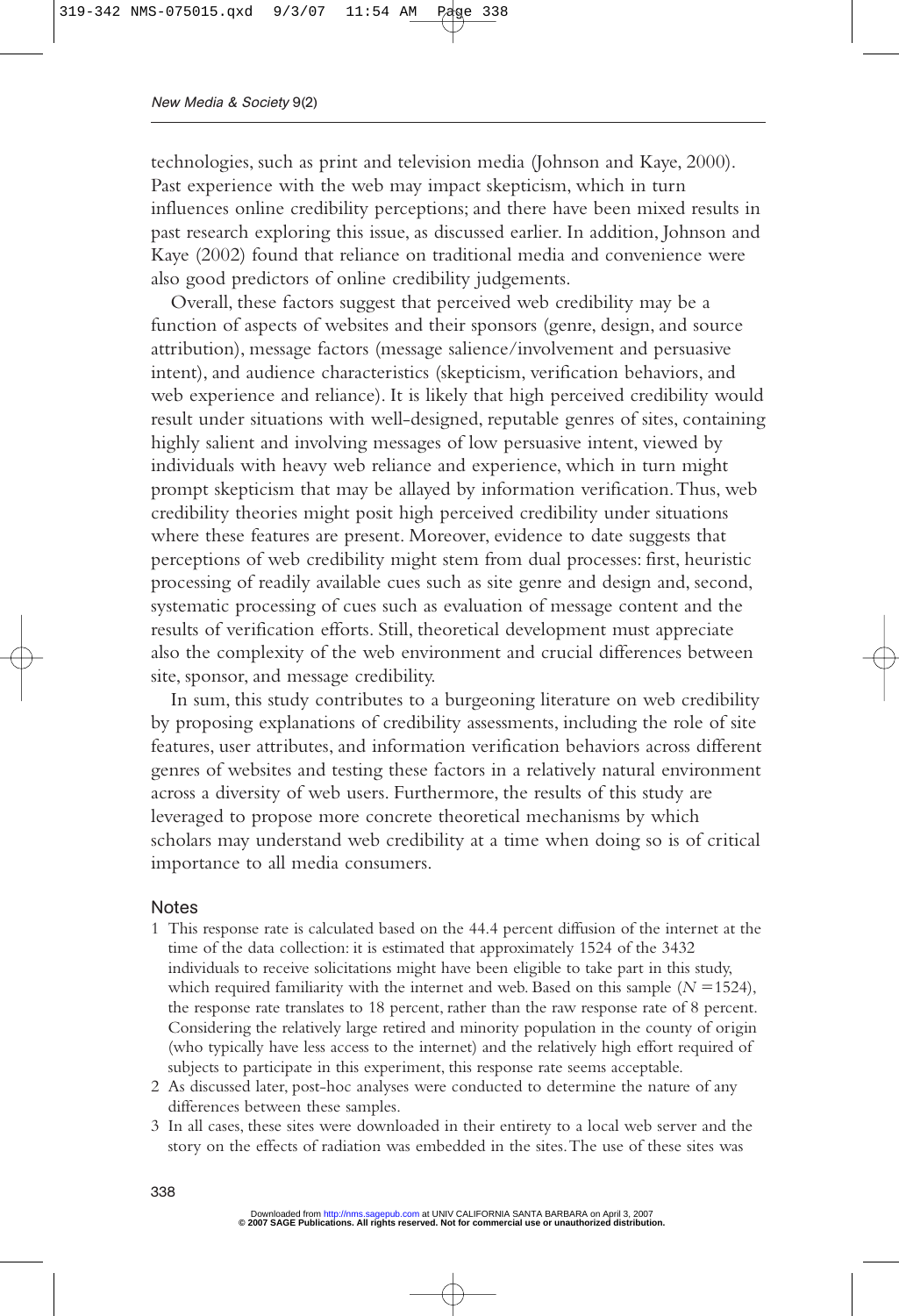deemed to fall under the 'fair use' provision of the Copyright Act, as assessed by attorneys at the university where this study was conducted.The personal sites were constructed with close adherence to the criteria described by Papacharissi (2002) that characterize personal webpages. Furthermore, individuals were portrayed as amateur journalists or writers, by listing the story that was embedded along with others on a diverse set of issues, under the general heading 'Articles I Have Written'.

4 These changes were made in all pages of each of the sites, for all text, graphics, and links where the names appeared. Furthermore, because these fictitious sites had to be identical to their 'real' counterparts in order to isolate the effects of actual versus fictitious sources (versus design, content, and layout differences that may have changed over time), all eight sites were loaded on the study's web server in order to maintain control over them. Consequently, all links within all sites had to be redirected such that they would remain within the sites on the study's server, rather than linking back to the 'actual' sites external to that server.The scope of all of these modifications was enormous: For example, changing CNN to Onlinenews required that over 3 million separate programming changes be made.

For the personal sites, the male and female versions varied only by the names and photographic images of the individuals depicted. Photographic images of the male and female on the sites were pre-tested with a separate sample in order to gauge any differences in perceived competence (Chaiken, 1979), physical attractiveness, and social attractiveness (McCroskey and McCain, 1974).There were no main effects for images across these dimensions, although there were minor interaction effects between the rater's sex and these attributions. Consequently, and as mentioned earlier, participant sex was controlled in data analysis.

- 5 Exploratory factor analysis (EFA) was the preferred method (over, for example, principal components analysis; PCA) because the goal was to assess the latent structure of observed variables in order to determine if participants cognitively distinguished the three dimensions of credibility. However, results did not differ in this regard whether EFA or PCA was used, or if orthogonal or oblique rotation was invoked.
- 6 Post-hoc analyses of the two subsamples (i.e. registered voters and undergraduate students) indicated no differences between samples for either RQ1 or H3. Moreover, no differences between the full dataset reported in the analyses and the subsamples were found for site credibility. However, minor differences in perceived message and sponsor credibility by site genre (H1) were found across samples, which indicated that voters may be slightly more skeptical than students, particularly of sponsor credibility. In addition, for H2 voters exhibited a significant negative correlation between observed verification and perceived message credibility, suggesting that voters may have been more skeptical a priori of messages on the study's sites. Differences also existed between students' and voters' relative observed verification: voters verified site content less often (7% of the time) than did students (27% of the time) and had higher mean scores on self-report verification behavior. Overall, this suggests that while the voters in this study were more skeptical, their skepticism did not translate into actually verifying the information they saw online.

#### References

- Alexander, J.E. and M.A.Tate (1999) *Web Wisdom: How to Evaluate and Create Information Quality on the Web*. Hillsdale, NJ: Lawrence Erlbaum.
- Austin, E.W. and Q. Dong (1994) 'Source V. Content Effects on Judgments of News Believability', *Journalism Quarterly* 71(4): 973–83.
- Babbie, E. (1986) *The Practice of Social Research* (4th edn). Belmont, CA:Wadsworth.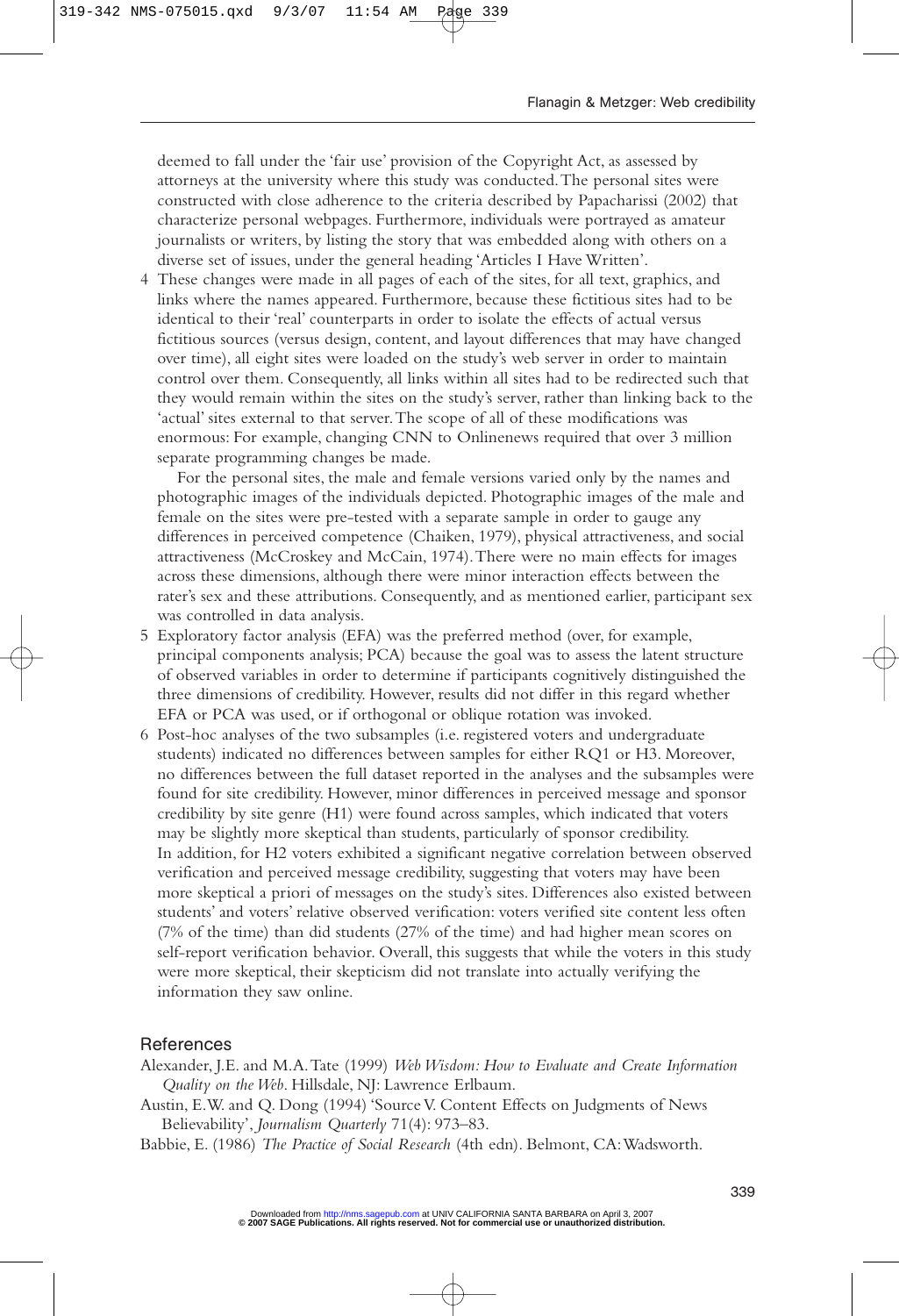- Berlo, D. K., J.B. Lemert and R.J. Mertz (1969) 'Dimensions for Evaluating the Acceptability of Message Sources', *Public Opinion Quarterly* 33(4): 563–76.
- Brandt, D.S. (1996) 'Evaluating Information on the Internet', *Computers in Libraries* 16(5): 44–6.
- Burgoon, J.K., J.A. Bonito, B. Bengtsson, C. Cederberg, M. Lundeberg and L.Allspach (2000) 'Interactivity in Human–Computer Interaction:A Study of Credibility, Understanding and Influence', *Computers in Human Behaviour* 16: 553–74.
- Chaffee, S.H. (1982) 'Mass Media and Interpersonal Channels: Competitive, Convergent, or Complementary?', in G. Gumpert and R. Cathcart (eds) *Inter/Media: Interpersonal Communication in a Media World*, pp. 57–77. New York: Oxford University Press.
- Chaiken, S. (1979) 'Communicator Attractiveness and Persuasion', *Journal of Personality and Social Psychology* 37: 1387–97.
- Cronkhite, G. and J. Liska (1976) 'A Critique of Factor Analytic Approaches to the Study of Credibility', *Speech Monographs* 43(2): 91–107.
- Culbertson, H.M. and N. Somerick (1977) 'Variables Affect How Persons View Unnamed News Sources', *Journalism Quarterly* 54: 58–69.
- Culnan, M.J. and P.K.Armstrong (1999) 'Information Privacy Concerns, Procedural Fairness and Impersonal Trust:An Empirical Investigation', *Organization Science* 10(1): 104–15.
- Delia, J.G. (1976) 'A Constructivist Analysis of the Concept of Credibility', *Quarterly Journal of Speech* 62(4): 361–75.
- Eagly,A.H.,W.Wood and S. Chaiken (1981) 'An Attribution Analysis of Persuasion', in J.H. Harvey,W. Ickes and R.F. Kidd (eds) *New Directions in Attribution Research* (Vol. 3), pp. 37–62. Hillsdale, NJ: Lawrence Erlbaum.
- Eastin, M.S. (2001) 'Credibility Assessments of Online Health Information:The Effects of Source Expertise and Knowledge of Content', *Journal of Computer-mediated Communication* 6(4), URL (consulted 12 January 2002): http://www.ascusc.org/jcmc/vol6/issue4/eastin.html
- Eysenbach, G. and C. Kohler (2002) 'How Do Consumers Search for and Appraise Health Information on the World Wide Web? Qualitative Study Using Focus Groups, Usability Tests and In-depth Interviews', *British Medical Journal* 324: 573–7.
- Flanagin,A.J. and M.J. Metzger (2000) 'Perceptions of Internet Information Credibility', *Journalism and Mass Communication Quarterly* 77(3): 515–40.
- Flanagin,A.J. and M.J. Metzger (2003) 'The Perceived Credibility of Personal Webpage Information as Influenced by the Sex of the Source', *Computers in Human Behavior* 19: 683–701.
- Fogg, B.J., J. Marshall,T. Kameda, J. Solomon,A. Rangnekar, J. Boyd and B. Brown (2001a) 'Web Credibility Research:A Method for Online Experiments and Early Study Results', unpublished manuscript.
- Fogg, B.J., J. Marshall, O. Laraki, A. Osipovich, C. Varma, N. Fang, J. Paul, A. Rangnekar, J. Shon, P. Swani and M.Treinen (2001b) 'What Makes Web Sites Credible? A Report on a Large Quantitative Study', *Proceedings of ACM CHI 2001 Conference on Human Factors in Computing Systems*. Seattle,WA.
- Freeman, K.S. and J.H. Spyridakis (2004) 'An Examination of Factors that Affect Credibility of Online Health Information', *Technical Communication* 51(2): 239–63.
- Gass, R.H. and J.S. Seiter (1999) *Persuasion, Social Influence and Compliance Gaining*. Boston, MA:Allyn and Bacon.
- Gaziano, C. (1988) 'How Credible Is the Credibility Crisis?', *Journalism Quarterly* 65(2): 267–78: 375.
- Gilster, P. (1997) *Digital Literacy*. New York: John Wiley and Sons.
- GomdaWeb (1998) 'Perceptions of Reliability', URL (consulted 24 July 2001): http:// www.stanford.edu/class/comm217/reliability/perceptions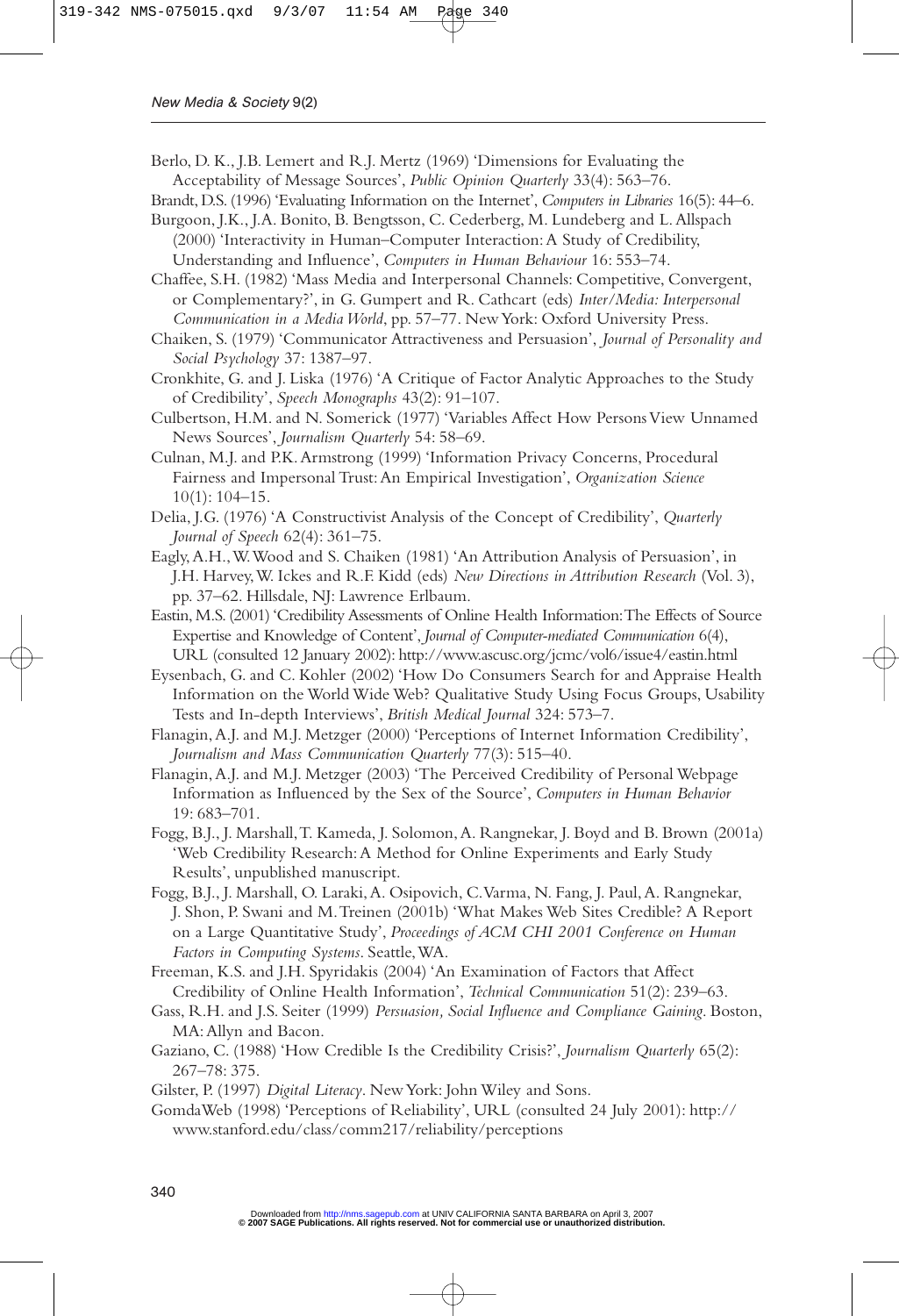- Greenberg, B.S. and M.E. Roloff (1974) 'Mass Media Credibility: Research Results and Critical Issues', *News Research Bulletin of the American Newspaper Publishers Association* 6(November): 1–48.
- Gunther,A.C. (1988) 'Attitude Extremity and Trust in Media', *Journalism Quarterly* 65: 279–87.
- Gunther,A.C. (1992) 'Biased Press or Biased Public? Attitudes Toward Media Coverage of Social Groups', *Public Opinion Quarterly* 56: 147–67.
- Ha, J. (2001) 'Questioning Internet Credibility:A Test on the Cyber Marketplace', paper presented at the Annual Meetings of the International Communication Association, Washington, DC, May.
- Harris, C. (1996) *An Internet Education:A Guide to Doing Research on the Internet*. Belmont, CA:Wadsworth.
- Hovland, C.I., I.L. Janis and J.J. Kelley (1953) *Communication and Persuasion*. New Haven, CT:Yale University Press.
- Johnson,T.J. and B.K. Kaye (1998) 'Cruising Is Believing? Comparing Internet and Traditional Sources on Media Credibility Measures', *Journalism and Mass Communication Quarterly* 75: 325–40.
- Johnson,T.J. and B.K. Kaye (2000) 'Using Is Believing:The Influence of Reliance on the Credibility of Online Political Information among Politically Interested Internet Users', *Journalism and Mass Communication Quarterly* 77: 865–79.
- Johnson,T.J. and B.K. Kaye (2002) 'Webelievability:A Path Model Examining How Convenience and Reliance Predict Online Credibility', *Journalism and Mass Communication Quarterly* 79: 619–42.
- Jones, D. (1998) *Exploring the Internet: Using Critical Thinking Skills*. New York: Neal-Schuman.
- Kim, S.T., D.Weaver and L.Willnat (2001) 'Media Reporting and Perceived Credibility of Online Polls', *Journalism and Mass Communication Quarterly* 77: 846–64.
- Kiousis, S. (2001) 'Public Trust or Mistrust? Perceptions of Media Credibility in the Information Age', *Mass Communication and Society* 4(4): 381–403.
- Leathers, D.G. (1992) *Successful Nonverbal Communication: Principles and Applications*. New York: Macmillan.
- McCroskey, J.C. (1966) 'Scales for the Measurement of Ethos', *Speech Monographs* 33: 65–72.
- McCroskey, J.C. and T.A. McCain (1974) 'The Measurement of Interpersonal Attraction', *Speech Monographs* 41(3): 261–6.
- McCroskey, J.C. and T.A. Jenson (1975) 'Image of Mass Media News Sources', *Journal of Broadcasting* 19: 69–181.
- Metzger, M.J.,A.J. Flanagin, K. Eyal, D.R. Lemus and R. McCann (2003) 'Bringing the Concept of Credibility into the 21st Century: Integrating Perspectives on Source, Message and Media Credibility in the Contemporary Media Environment', *Communication Yearbook* 27: 293–335.
- Mulder, R. (1980) 'Media Credibility:A Use–Gratifications Approach', *Journalism Quarterly* 57: 474–7.
- Newhagen, J. and C. Nass (1989) 'Differential Criteria for Evaluating Credibility of Newspapers and TV News', *Journalism Quarterly* 66(2): 277–84.
- O'Keefe, D.J. (2002) *Persuasion:Theory and Research* (2nd edn). Newbury Park, CA: Sage.
- Palmer, J.W., J.P. Bailey and S. Faraj (2000) 'The Role of Intermediaries in the Development of Trust on the WWW:The Use and Prominence of Third-Parties and Privacy Statements', *Journal of Computer-mediated Communication* 5(3): 1–26.
- Papacharissi, Z. (2002) 'The Presentation of Self in Virtual Life: Characteristics of Personal Home Pages', *Journalism and Mass Communication Quarterly* 79: 643–60.
- Perloff, R.M. (1993) *The Dynamics of Persuasion*. Hillsdale, NJ: Erlbaum.